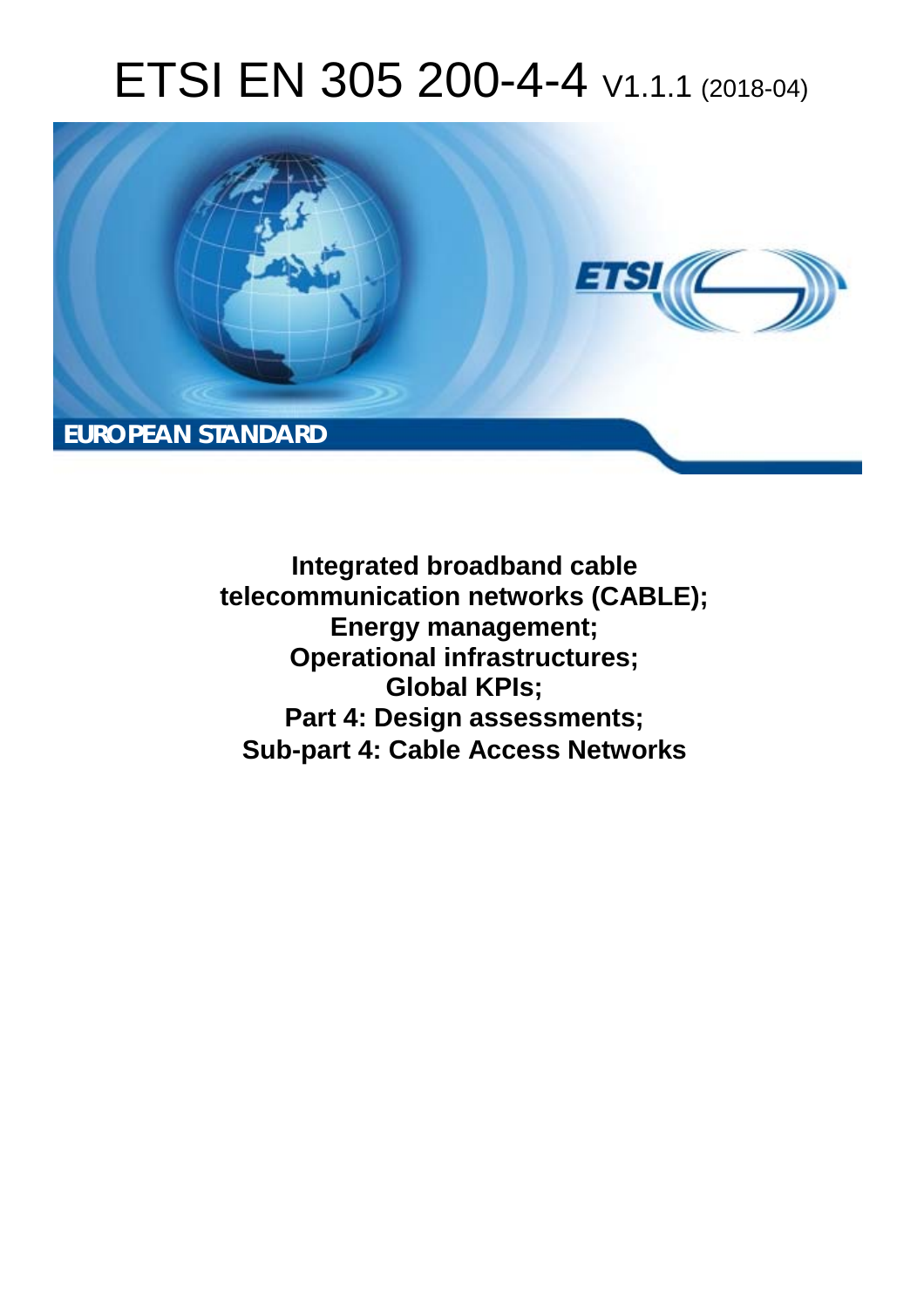Reference

DEN/CABLE-00022

Keywords

cable, energy efficiency

#### *ETSI*

#### 650 Route des Lucioles F-06921 Sophia Antipolis Cedex - FRANCE

Tel.: +33 4 92 94 42 00 Fax: +33 4 93 65 47 16

Siret N° 348 623 562 00017 - NAF 742 C Association à but non lucratif enregistrée à la Sous-Préfecture de Grasse (06) N° 7803/88

#### *Important notice*

The present document can be downloaded from: <http://www.etsi.org/standards-search>

The present document may be made available in electronic versions and/or in print. The content of any electronic and/or print versions of the present document shall not be modified without the prior written authorization of ETSI. In case of any existing or perceived difference in contents between such versions and/or in print, the only prevailing document is the print of the Portable Document Format (PDF) version kept on a specific network drive within ETSI Secretariat.

Users of the present document should be aware that the document may be subject to revision or change of status. Information on the current status of this and other ETSI documents is available at <https://portal.etsi.org/TB/ETSIDeliverableStatus.aspx>

If you find errors in the present document, please send your comment to one of the following services: <https://portal.etsi.org/People/CommiteeSupportStaff.aspx>

#### *Copyright Notification*

No part may be reproduced or utilized in any form or by any means, electronic or mechanical, including photocopying and microfilm except as authorized by written permission of ETSI. The content of the PDF version shall not be modified without the written authorization of ETSI. The copyright and the foregoing restriction extend to reproduction in all media.

> © ETSI 2018. All rights reserved.

**DECT**TM, **PLUGTESTS**TM, **UMTS**TM and the ETSI logo are trademarks of ETSI registered for the benefit of its Members. **3GPP**TM and **LTE**TM are trademarks of ETSI registered for the benefit of its Members and of the 3GPP Organizational Partners. **oneM2M** logo is protected for the benefit of its Members.

**GSM**® and the GSM logo are trademarks registered and owned by the GSM Association.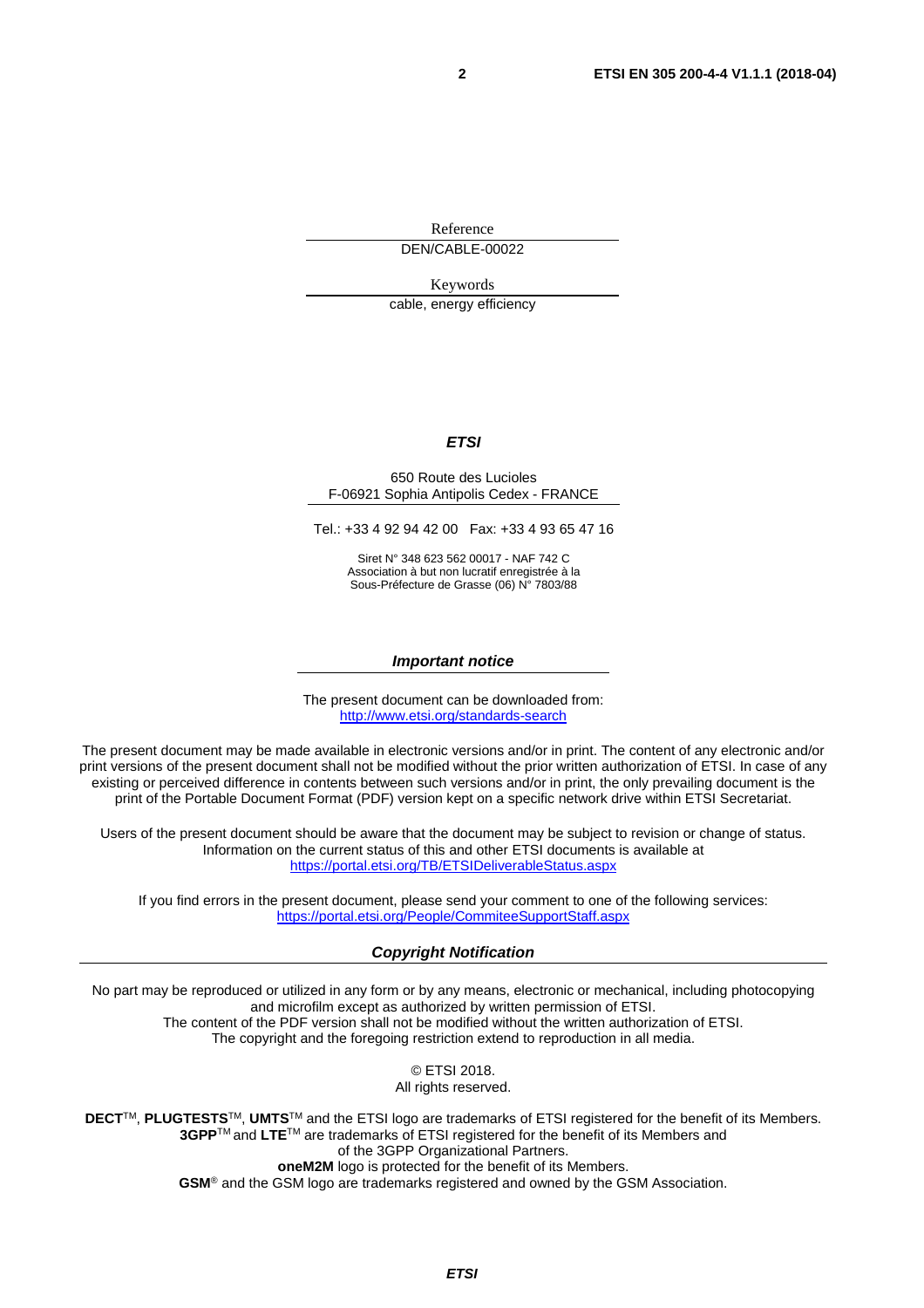# Contents

| 1              |  |
|----------------|--|
| 2              |  |
| 2.1            |  |
| 2.2            |  |
| 3              |  |
| 3.1            |  |
| 3.2            |  |
| 3.3            |  |
| 4              |  |
| 4.1            |  |
| 4.1.1          |  |
| 4.1.2          |  |
| 4.1.2.1        |  |
| 4.1.2.2        |  |
| 4.1.2.3        |  |
| 4.1.3<br>4.1.4 |  |
| 4.1.4.1        |  |
| 4.1.4.2        |  |
| 4.1.4.3        |  |
| 4.2            |  |
| 4.3            |  |
| 4.3.1          |  |
| 4.3.1.1        |  |
| 4.3.1.2        |  |
| 4.3.2          |  |
| 5              |  |
| 5.1            |  |
| 5.1.1          |  |
| 5.1.2          |  |
| 5.1.2.1        |  |
| 5.1.2.2        |  |
| 5.1.2.3        |  |
| 5.1.2.4        |  |
| 5.2<br>5.3     |  |
| 5.4            |  |
| 5.5            |  |
| 5.5.1          |  |
| 5.5.1.1        |  |
| 5.5.1.2        |  |
| 5.5.2          |  |
| 5.5.2.1        |  |
| 5.5.2.1.1      |  |
| 5.5.2.1.2      |  |
| 5.5.2.2        |  |
| 5.5.2.2.1      |  |
| 5.5.3          |  |
| 5.5.3.1        |  |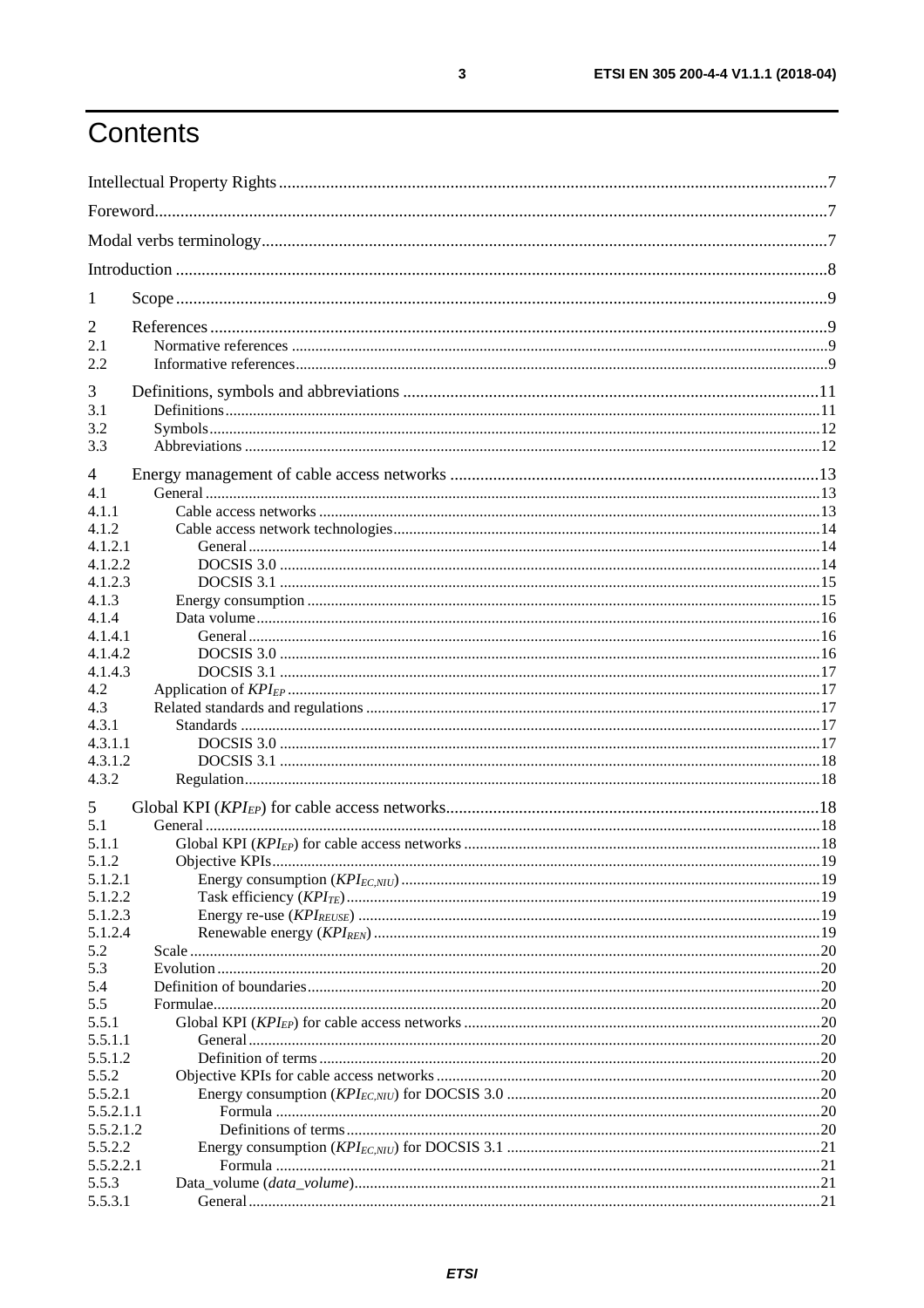| 5.5.3.2   |                               |  |
|-----------|-------------------------------|--|
| 5.5.3.2.1 |                               |  |
| 5.5.3.2.2 |                               |  |
| 5.5.3.2.3 |                               |  |
| 5.5.3.3   |                               |  |
| 5.5.3.3.1 |                               |  |
| 5.5.3.3.2 |                               |  |
| 5.6       |                               |  |
|           | <b>Annex A (informative):</b> |  |
|           | <b>Annex B</b> (informative): |  |
|           | <b>Annex C</b> (informative): |  |
|           |                               |  |
|           |                               |  |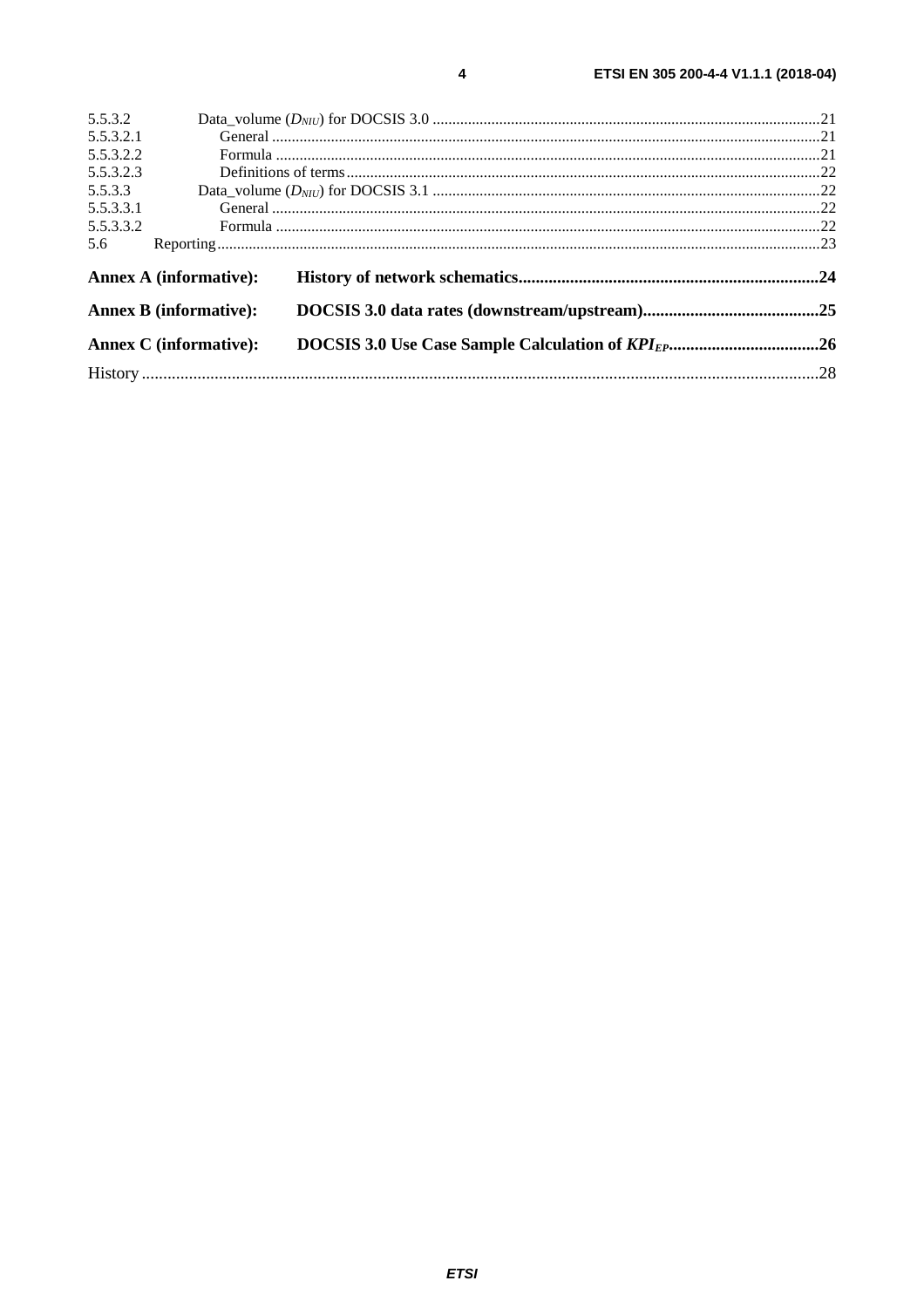# List of figures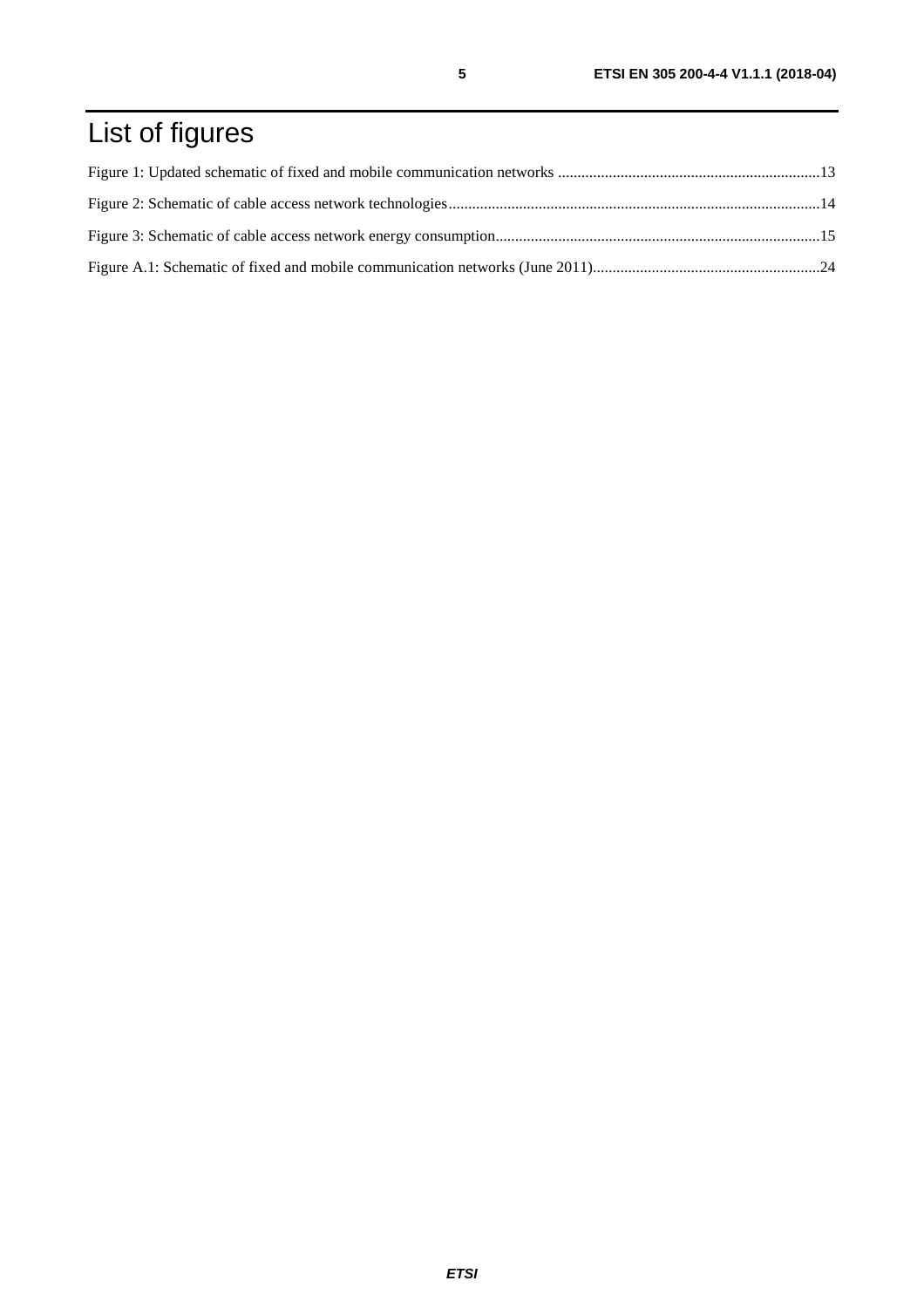# List of tables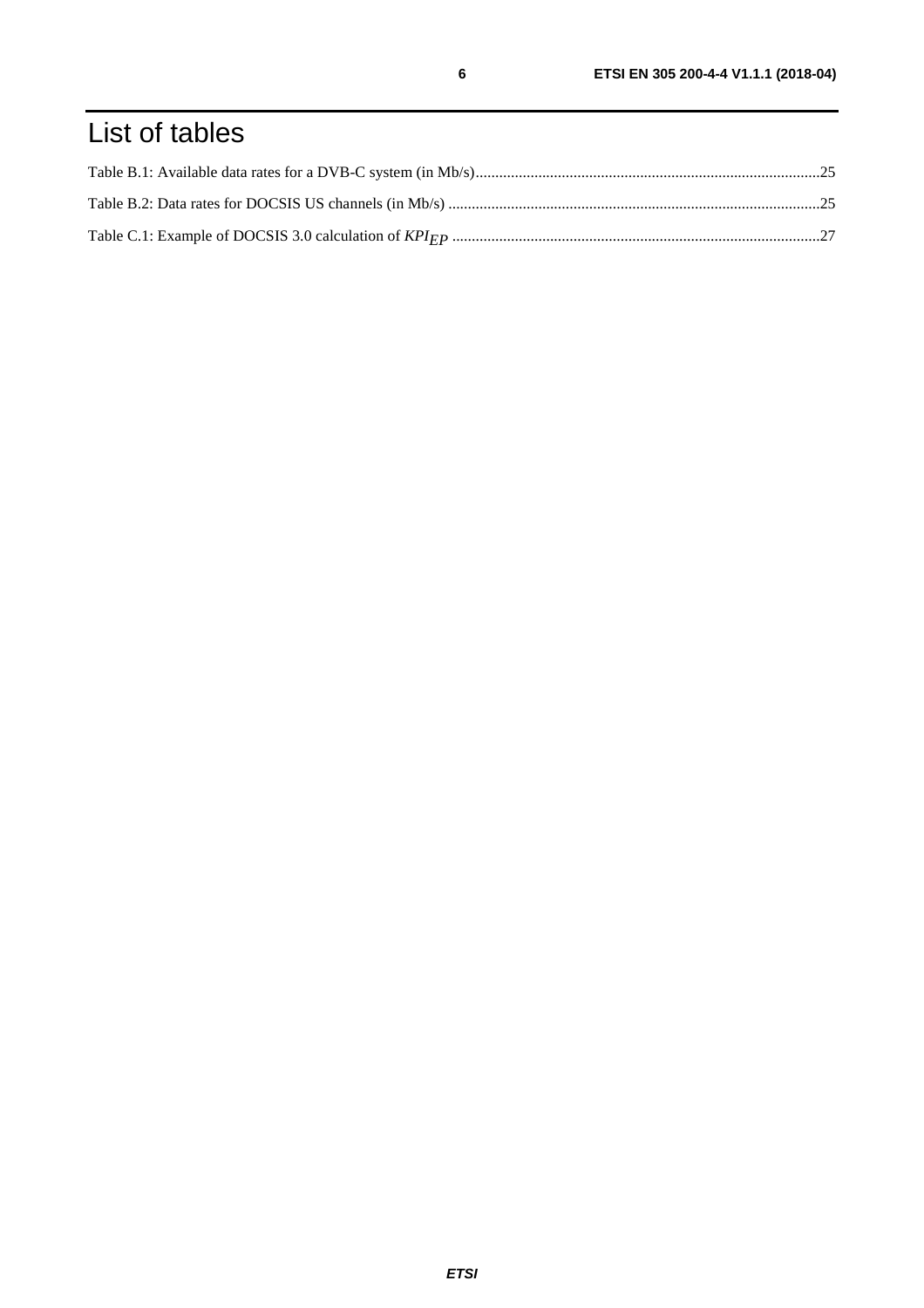# <span id="page-6-0"></span>Intellectual Property Rights

#### Essential patents

IPRs essential or potentially essential to normative deliverables may have been declared to ETSI. The information pertaining to these essential IPRs, if any, is publicly available for **ETSI members and non-members**, and can be found in ETSI SR 000 314: *"Intellectual Property Rights (IPRs); Essential, or potentially Essential, IPRs notified to ETSI in respect of ETSI standards"*, which is available from the ETSI Secretariat. Latest updates are available on the ETSI Web server (<https://ipr.etsi.org/>).

Pursuant to the ETSI IPR Policy, no investigation, including IPR searches, has been carried out by ETSI. No guarantee can be given as to the existence of other IPRs not referenced in ETSI SR 000 314 (or the updates on the ETSI Web server) which are, or may be, or may become, essential to the present document.

#### **Trademarks**

The present document may include trademarks and/or tradenames which are asserted and/or registered by their owners. ETSI claims no ownership of these except for any which are indicated as being the property of ETSI, and conveys no right to use or reproduce any trademark and/or tradename. Mention of those trademarks in the present document does not constitute an endorsement by ETSI of products, services or organizations associated with those trademarks.

# Foreword

This European Standard (EN) has been produced by ETSI Technical Committee Integrated broadband cable telecommunication networks (CABLE).

The present document is part 4, sub-part 4 of a multi-part deliverable covering Global Key Performance Indicators for energy management of operational broadband deployment infrastructures as identified below:

- Part 1: "General requirements";
- Part 2: "Specific requirements";
- Part 3: "ICT sites";
- **Part 4: "Design assessments";**

**Sub-part 4: "Cable Access Networks".** 

| <b>National transposition dates</b>                                                                            |                 |  |  |
|----------------------------------------------------------------------------------------------------------------|-----------------|--|--|
| Date of adoption of this EN:                                                                                   | 24 April 2018   |  |  |
| Date of latest announcement of this EN (doa):                                                                  | 31 July 2018    |  |  |
| Date of latest publication of new National Standard<br>or endorsement of this $EN$ (dop/e):<br>31 January 2019 |                 |  |  |
| Date of withdrawal of any conflicting National Standard (dow):                                                 | 31 January 2019 |  |  |

# Modal verbs terminology

In the present document "**shall**", "**shall not**", "**should**", "**should not**", "**may**", "**need not**", "**will**", "**will not**", "**can**" and "**cannot**" are to be interpreted as described in clause 3.2 of the [ETSI Drafting Rules](https://portal.etsi.org/Services/editHelp!/Howtostart/ETSIDraftingRules.aspx) (Verbal forms for the expression of provisions).

"**must**" and "**must not**" are **NOT** allowed in ETSI deliverables except when used in direct citation.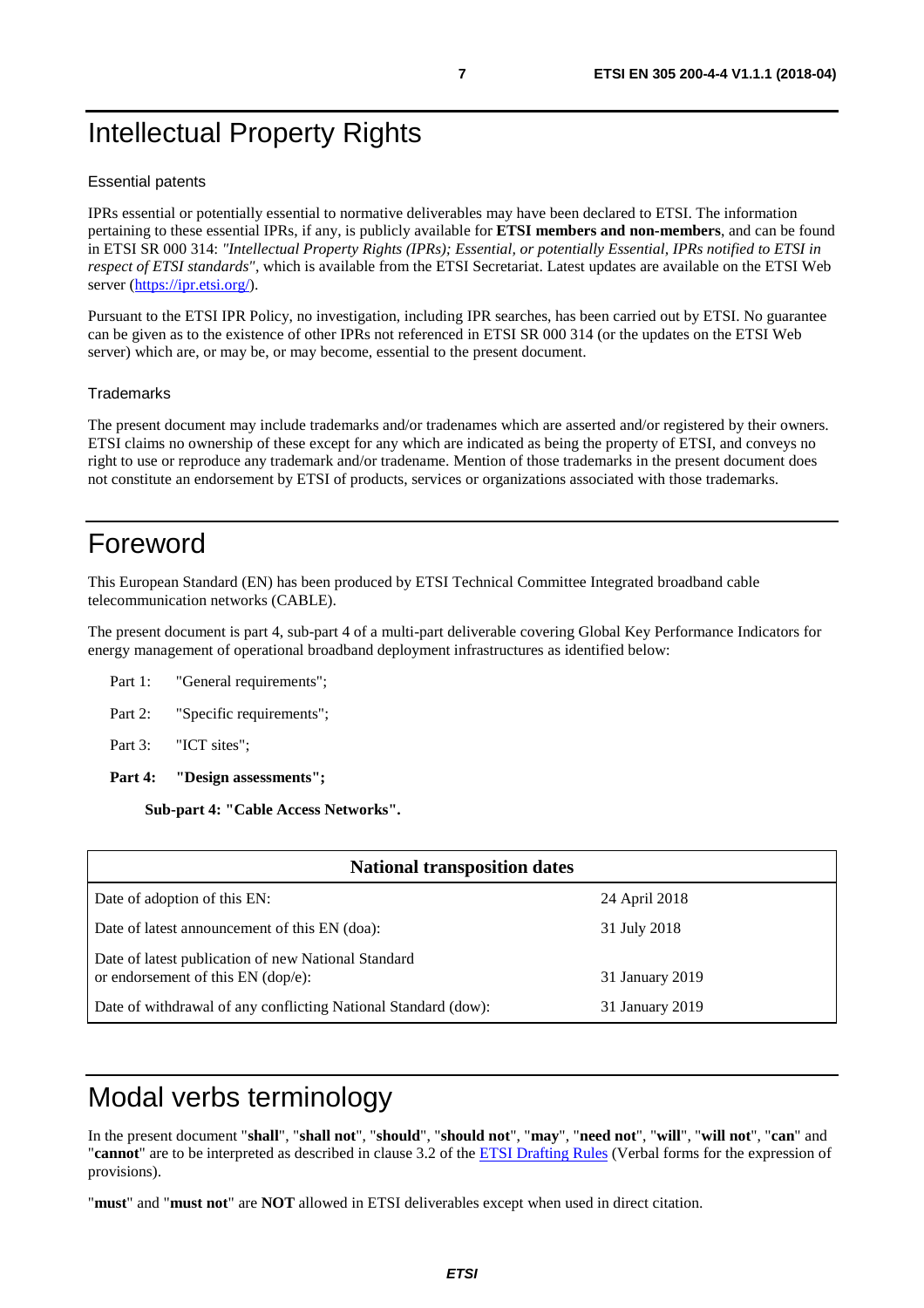# <span id="page-7-0"></span>Introduction

Energy costs continue to rise, a trend that will continue in the future, while broadband penetration is introducing new active equipment to the network architecture. In this context, and to reflect other environmental aspects of sustainability, it is vital that the main telecommunication operators implement effective general engineering of fixed and mobile broadband networks and sites provisioning, managing or using those networks (i.e. ICT sites) in order to respond to critical issues of energy consumption while proposing essential solutions to true broadband deployment. To guide this process, it is essential that metrics are defined, termed Global Key Performance Indicators (KPIs), that enable energy usage to be managed more effectively.

The Global Key Performance Indicators of the ETSI EN 305 200 [[i.4](#page-9-0)] series address operational infrastructures and do not consider design/operation of components of broadband deployment networks.

The ETSI EN 305 200 series of standards [[i.4](#page-9-0)] comprises:

- ETSI EN 305 200-1 [\[i.5\]](#page-9-0): a generic requirements document addressing Global KPIs for operational infrastructures;
- a sub-series ETSI EN 305 200-2 that defines the Global KPIs, and drives energy management targets, for specific operational networks and sites and which describes how the Global KPIs are to be applied (which may be used to support future regulatory objectives):
	- ETSI EN 305 200-2-1 [[i.6\]](#page-9-0): ICT sites;
	- ETSI EN 305 200-2-2 [[i.7\]](#page-9-0): Fixed broadband access networks;

NOTE: Excluding cable access networks.

ETSI EN 305 200-2-3 [[i.8\]](#page-9-0): Mobile broadband access networks;

The standards do not define weightings of Objective KPIs or targets or limits for Global KPIs but may contain information on values that have been used by certain organizations.

• a sub-series ETSI EN 305 200-3 [[i.9](#page-9-0)] including ETSI EN 305 200-3-1 [[i.10\]](#page-9-0) that defines particular implementations of Global KPIs within ICT sites based on the requirements of ETSI EN 305 200-2-1 [\[i.6](#page-9-0)], and which may define levels of performance to simplify and provide clearer understanding of Global KPIs allowing the evaluation of performance of energy use management in ICT sites;

The standards do not define weightings of Objective KPIs or targets or limits for Global KPIs but may contain information on values that have been used by certain organizations.

• a sub-series ETSI EN 305 200-4 including ETSI EN 305 200-4-4, the present document, that defines design assessments of Global KPIs, and drives energy management targets, for specific operational networks and sites and which describes how the Global KPIs are to be applied (which may be used to support future regulatory objectives).

These standards may be considered to be a contribution to the application of ISO 50001 [\[i.11](#page-9-0)] in relation to the development of policy for the continuous improvement of energy management and will accelerate:

- the availability of operational infrastructure architectures and network implementations that use energy more efficiently;
- the definition and attainment objectives for other environmental aspects of sustainability for operational broadband networks.

The present document specifies the requirements for a Global KPI for energy management (*KPI<sub>EM</sub>*) and its underpinning Objective KPI for energy consumption for cable access networks of broadband deployment employing DOCSIS 3.0 and/or DOCSIS 3.1.The requirements are mapped to the general requirements of ETSI EN 305 200-1 [[i.5](#page-9-0)].

DOCSIS® is a registered Trade Mark of Cable Television Laboratories, Inc., and is used in the present document with permission.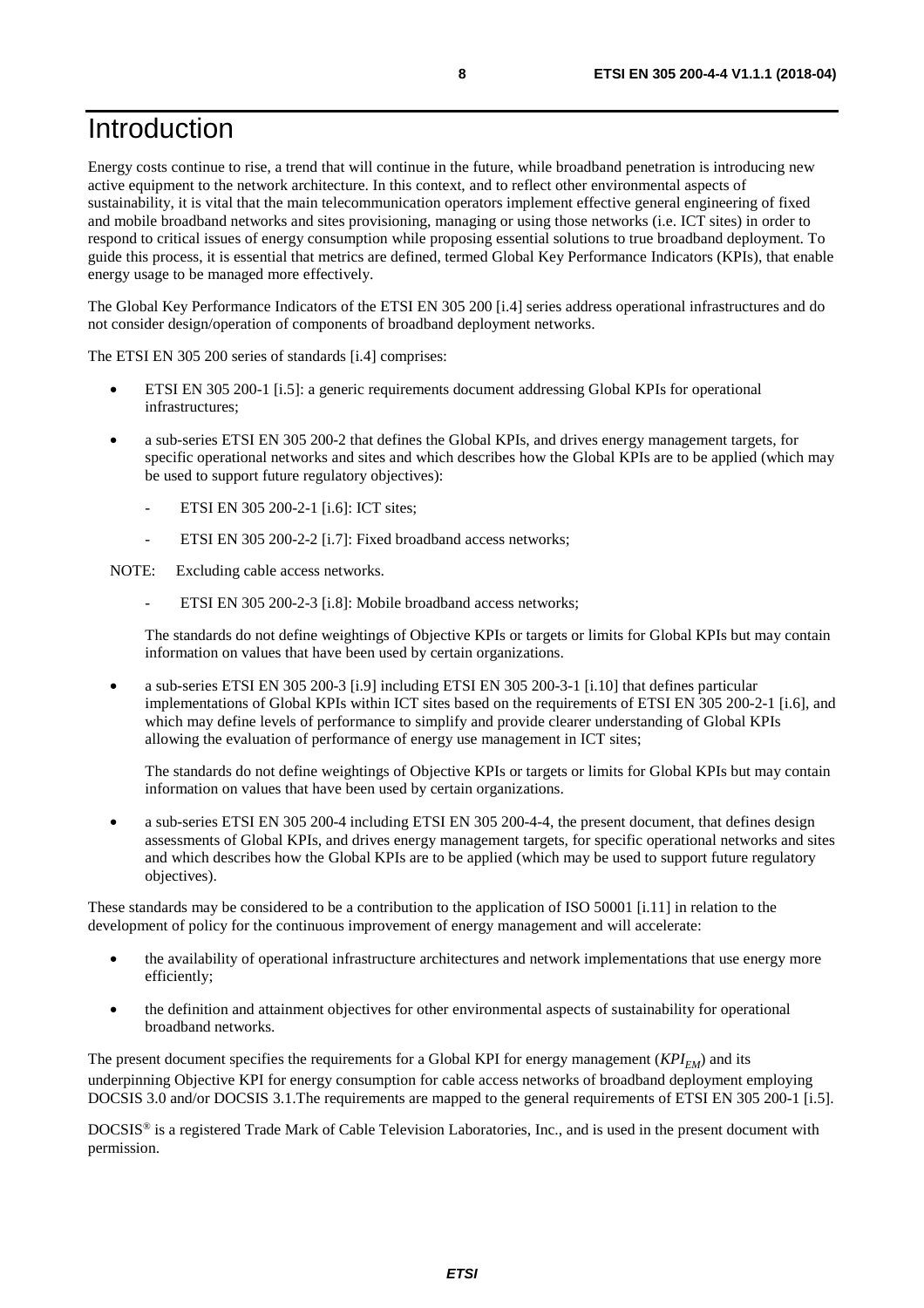# <span id="page-8-0"></span>1 Scope

The present document specifies the requirements for a Global KPI for energy management (designated  $KPI_{EP}$ ) and its underpinning Objective KPI for energy consumption addressing the following objectives for the cable operator access networks of broadband deployment:

- energy consumption;
- renewable energy.

The requirements are mapped to the concepts of ETSI EN 305 200-1 [[i.5](#page-9-0)].

Energy management of cable access networks comprises a number of independent layers. The present document addresses performance of infrastructures that supports the normal function of hosted ICT equipment within the cable access network (e.g. power distribution, environmental control, security and safety). The present document does not address other layers such as performance of ICT equipment itself, performance of usage of available processing power, and layers related to final service delivered (e.g. processing power required per itemized outcome) or overlay layers (e.g. final energy required per itemized outcome).

The environmental impact and management of different energy sources are outside the scope of the present document.

Within the present document:

- clause 4 describes the energy parameters for cable access networks employing DOCSIS 3.0 and/or DOCSIS 3.1 together with inclusions/exclusions of different energy sources;
- clause 5 specifies the requirements for measurement, calculation, classification and reporting of *KPI<sub>EP</sub>*.

# 2 References

### 2.1 Normative references

References are either specific (identified by date of publication and/or edition number or version number) or non-specific. For specific references, only the cited version applies. For non-specific references, the latest version of the referenced document (including any amendments) applies.

Referenced documents which are not found to be publicly available in the expected location might be found at <https://docbox.etsi.org/Reference/>.

NOTE: While any hyperlinks included in this clause were valid at the time of publication, ETSI cannot guarantee their long term validity.

The following referenced documents are necessary for the application of the present document.

Not applicable.

# 2.2 Informative references

References are either specific (identified by date of publication and/or edition number or version number) or non-specific. For specific references, only the cited version applies. For non-specific references, the latest version of the referenced document (including any amendments) applies.

NOTE: While any hyperlinks included in this clause were valid at the time of publication, ETSI cannot guarantee their long term validity.

The following referenced documents are not necessary for the application of the present document but they assist the user with regard to a particular subject area.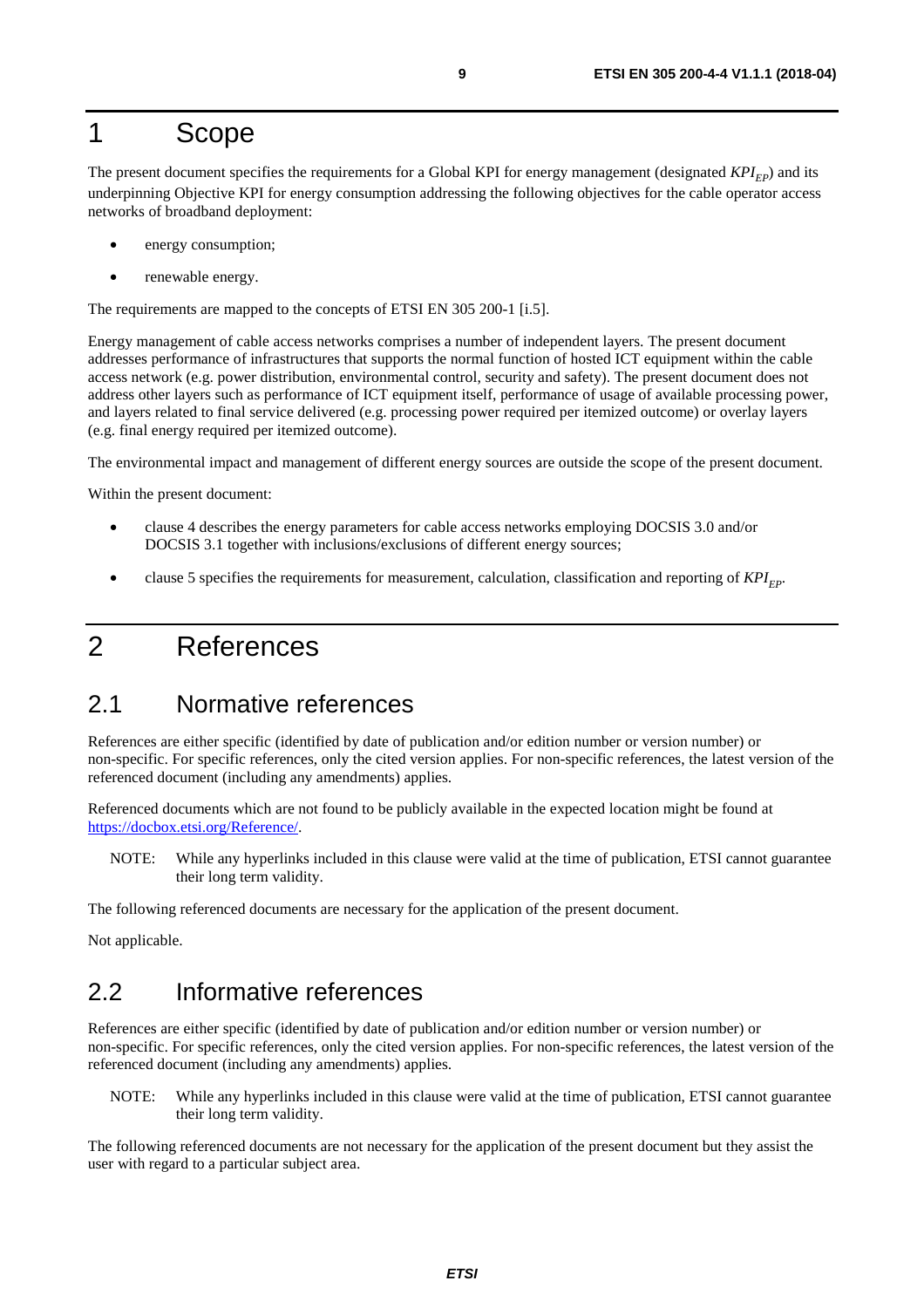- <span id="page-9-0"></span>[i.1] Commission Regulation (EC) No 801/2013 of 22 August 2013 amending Regulation (EC) No 1275/2008 with regard to ecodesign requirements for standby, off mode electric power consumption of electrical and electronic household and office equipment, and amending Regulation (EC) No 642/2009 with regard to ecodesign requirements for televisions.
- NOTE: Available at<http://eur-lex.europa.eu/LexUriServ/LexUriServ.do?uri=OJ:L:2013:225:0001:0012:en:PDF>.
- [i.2] Commission Regulation (EC) No 1275/2008 of 17 December 2008 implementing Directive 2005/32/EC of the European Parliament and of the Council with regard to ecodesign requirements for standby and off mode electric power consumption of electrical and electronic household and office equipment.
- NOTE: Available at<http://eur-lex.europa.eu/LexUriServ/LexUriServ.do?uri=OJ:L:2008:339:0045:0052:en:PDF>.
- [i.3] Directive 2009/125/EC of the European Parliament and of the Council of 21 October 2009 establishing a framework for the setting of ecodesign requirements for energy-related products ("Ecodesign Directive").
- NOTE: Available at<http://eur-lex.europa.eu/LexUriServ/LexUriServ.do?uri=OJ:L:2009:285:0010:0035:en:PDF>.
- [i.4] ETSI EN 305 200 series: "Access, Terminals, Transmission and Multiplexing (ATTM); Energy management; Operational infrastructures; Global KPIs".
- [i.5] ETSI EN 305 200-1: "Access, Terminals, Transmission and Multiplexing (ATTM); Energy management; Operational infrastructures; Global KPIs; Part 1: General requirements".
- [i.6] ETSI EN 305 200-2-1: "Access, Terminals, Transmission and Multiplexing (ATTM); Energy management; Operational infrastructures; Global KPIs; Part 2: Specific requirements; Sub-part 1: ICT Sites".
- [i.7] ETSI EN 305 200-2-2: "Access, Terminals, Transmission and Multiplexing (ATTM); Energy management; Operational infrastructures; Global KPIs; Part 2: Specific requirements; Sub-part 2: Fixed broadband access networks".
- [i.8] ETSI EN 305 200-2-3: "Access, Terminals, Transmission and Multiplexing (ATTM); Energy management; Operational infrastructures; Global KPIs; Part 2: Specific requirements; Sub-part 3: Mobile broadband access networks".
- [i.9] ETSI EN 305 200-3 series: "Access, Terminals, Transmission and Multiplexing (ATTM); Energy management; Operational infrastructures; Global KPIs; Part 3: ICT Sites".
- [i.10] ETSI EN 305 200-3-1: "Access, Terminals, Transmission and Multiplexing (ATTM); Energy management; Operational infrastructures; Global KPIs; Part 3: ICT Sites; Sub-part 1: DCEM".
- [i.11] ISO 50001: "Energy management systems Requirements with guidance for use".
- [i.12] ETSI EN 302 878-1: "Access, Terminals, Transmission and Multiplexing (ATTM); Third Generation Transmission Systems for Interactive Cable Television Services - IP Cable Modems; Part 1: General; DOCSIS 3.0".
- [i.13] ETSI EN 302 878-2: "Access, Terminals, Transmission and Multiplexing (ATTM); Third Generation Transmission Systems for Interactive Cable Television Services - IP Cable Modems; Part 2: Physical Layer; DOCSIS 3.0".
- [i.14] ETSI EN 302 878-3: "Access, Terminals, Transmission and Multiplexing (ATTM); Third Generation Transmission Systems for Interactive Cable Television Services - IP Cable Modems; Part 3: Downstream Radio Frequency Interface; DOCSIS 3.0".
- [i.15] ETSI EN 302 878-4: "Access, Terminals, Transmission and Multiplexing (ATTM); Third Generation Transmission Systems for Interactive Cable Television Services - IP Cable Modems; Part 4: MAC and Upper Layer Protocols; DOCSIS 3.0".
- [i.16] ETSI EN 302 878-5: "Access, Terminals, Transmission and Multiplexing (ATTM); Third Generation Transmission Systems for Interactive Cable Television Services - IP Cable Modems; Part 5: Security Services; DOCSIS 3.0".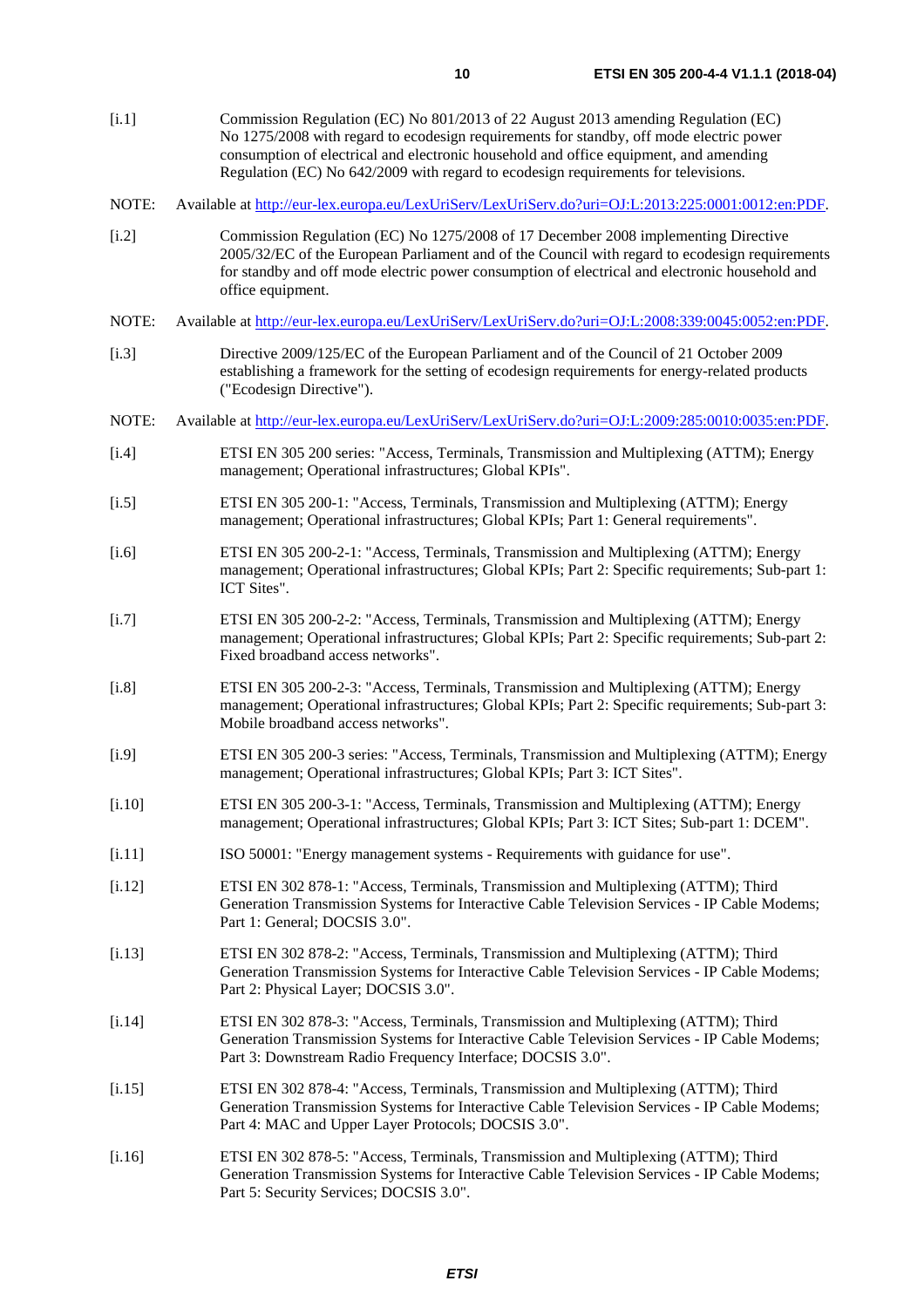- <span id="page-10-0"></span>[i.18] ETSI TS 103 311-2: "Integrated broadband cable telecommunication networks (CABLE); Fourth Generation Transmission Systems for Interactive Cable Television Services - IP Cable Modems; Part 2: Physical Layer; DOCSIS<sup>®</sup> 3.1".
- [i.19] ETSI TS 103 311-3: "Integrated broadband cable telecommunication networks (CABLE); Fourth Generation Transmission Systems for Interactive Cable Television Services - IP Cable Modems; Part 3: MAC and Upper Layer Protocols Interface; DOCSIS<sup>®</sup> 3.1".
- [i.20] M/462 Standardisation mandate addressed to CEN, CENELEC and ETSI in the field of ICT to enable efficient energy use in fixed and mobile information and communication networks.

# 3 Definitions, symbols and abbreviations

### 3.1 Definitions

For the purposes of the present document, the following terms and definitions apply:

**cable access network:** access network provided by cable operators comprising optical fibre and metallic cabling providing direct connection to customer premises

**Customer Premises (CP):** any location which is the sole responsibility of the customer

**energy consumption:** total consumption of energy by an operational infrastructure

**energy management:** combination of reduced energy consumption and increased task effectiveness, re-use of energy and use of renewable energy

Fibre Node (FN): device which performs a media conversion between an optical fibre cable link and a coaxial cable link in a cable access network

**global KPI:** KPI, combining two or more Objective KPIs, which reflects the overall energy management performance of an operational infrastructure

**Head-End (HE):** facility for receiving television signals for processing and distribution over a cable access network

**ICT equipment:** equipment providing data storage, processing and transport services

NOTE: A combination of Information Technology Equipment and Network Telecommunications Equipment.

**ICT site:** site containing structures or group of structures dedicated to the accommodation, interconnection and operation of ICT equipment together with all the facilities and infrastructures for power distribution and environmental control together with the necessary levels of resilience and security required to provide the desired service availability

**Information Technology Equipment (ITE):** equipment providing data storage, processing and transport services for subsequent distribution by Network Telecommunications Equipment (NTE)

**Network Distribution Node (NDN):** grouping of Network Telecommunications Equipment (NTE) equipment within the boundaries of an access network providing distribution of service from an Operator Site (OS)

NOTE: Where all the Network Telecommunications Equipment (NTE) at a given location is under common governance, any supporting infrastructure for power distribution and environmental control together with the necessary levels of resilience and security required to provide the desired service availability is included as part of the NDN.

**Network Interface Unit (NIU):** principal device within customer premises allowing user access to the services provided by the cable access network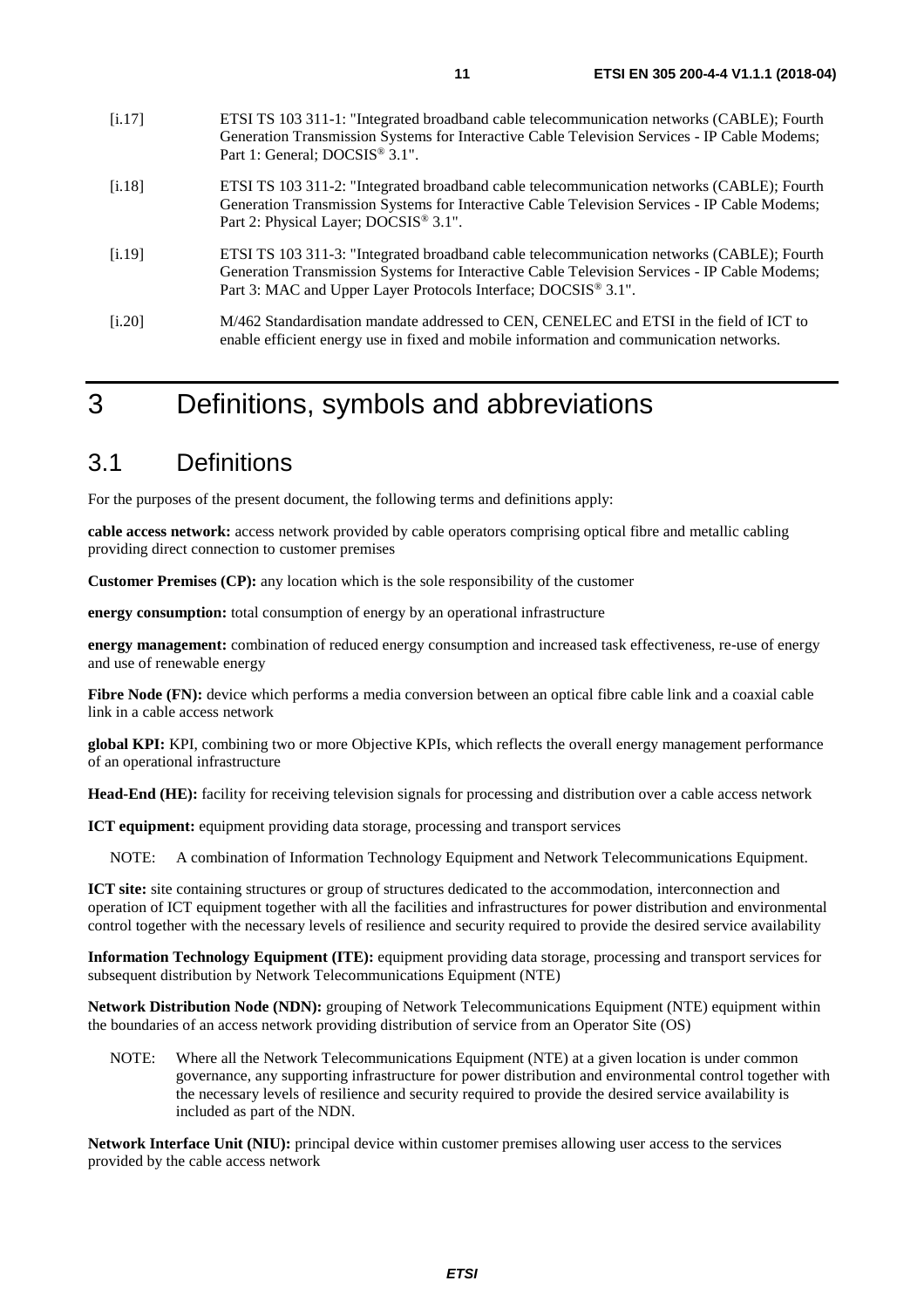<span id="page-11-0"></span>**Network Telecommunications Equipment (NTE):** equipment between the boundaries of, and dedicated to providing connection to, core and/or access networks

**objective KPI:** KPI assessing one of the objectives of operational energy performance which is subsequently used to define a Global KPI for energy management

**renewable energy:** energy from renewable sources such as energy from renewable non-fossil sources, namely wind, solar, aerothermal, geothermal, hydrothermal and ocean energy, hydropower, biomass, landfill gas, sewage treatment plant gas and biogases

## 3.2 Symbols

For the purposes of the present document, the symbols given in ETSI EN 305 200-1 [[i.5](#page-9-0)] and the following apply:

| $D_{NIII}$     | <i>data_volume</i> - summation of upstream (US) and downstream (DS) data transmitted during the |
|----------------|-------------------------------------------------------------------------------------------------|
|                | assessment period for $KPI_{EC, NIU}$                                                           |
| GB/kWh         | GigaBytes per kiloWatt hour                                                                     |
| $KPI_{EC,NIU}$ | Objective KPI of energy consumption                                                             |
| $KPI_{EM}$     | Global KPI of energy management                                                                 |
| $KPI_{EP}$     | Global KPI of energy performance                                                                |
| $KPI_{REN}$    | Objective KPI of renewable energy usage                                                         |
| Mb/s           | MegaBits per second                                                                             |
| MB/s           | MegaBytes per second                                                                            |
| MB/kWh         | MegaBytes per kilo Watt hour                                                                    |
|                |                                                                                                 |

## 3.3 Abbreviations

For the purposes of the present document, the abbreviations given in ETSI EN 305 200-1 [\[i.5\]](#page-9-0) and the following apply:

| <b>CCAP</b><br>Converged Cable Access Platform<br>Cable Modem Termination System<br><b>CMTS</b><br>CP<br><b>Customer Premises</b><br><b>CPE</b><br><b>Customer Premises Equipment</b><br>Data processing and Communications Energy Management<br><b>DCEM</b><br><b>DOCSIS</b><br>Data-Over-Cable Service Interface Specifications<br><b>DS</b><br>DownStream<br>DVB-C<br>Digital Video Broadcasting - Cable<br>EC<br><b>European Commission</b><br>EQAM<br>Edge Quadrature Amplitude Modulation<br>Fibre Node<br>FN<br><b>High Definition</b><br>HD<br>HE<br>Head-End<br><b>HFC</b><br>Hybrid Fibre Coaxial<br>Information and Communications Technology<br>ICT<br>IP<br><b>Internet Protocol</b><br><b>ISO</b><br><b>International Standards Organization</b><br><b>ITE</b><br><b>Information Technology Equipment</b><br><b>KPI</b><br>Key Performance Indicator<br>Media Access Control<br>MAC<br><b>NDC</b><br><b>Network Data Centre</b><br><b>Network Distribution Node</b><br><b>NDN</b><br><b>NIU</b><br>Network Interface Unit | <b>ANA</b> | ANAlog                               |
|-----------------------------------------------------------------------------------------------------------------------------------------------------------------------------------------------------------------------------------------------------------------------------------------------------------------------------------------------------------------------------------------------------------------------------------------------------------------------------------------------------------------------------------------------------------------------------------------------------------------------------------------------------------------------------------------------------------------------------------------------------------------------------------------------------------------------------------------------------------------------------------------------------------------------------------------------------------------------------------------------------------------------------------------|------------|--------------------------------------|
|                                                                                                                                                                                                                                                                                                                                                                                                                                                                                                                                                                                                                                                                                                                                                                                                                                                                                                                                                                                                                                         |            |                                      |
|                                                                                                                                                                                                                                                                                                                                                                                                                                                                                                                                                                                                                                                                                                                                                                                                                                                                                                                                                                                                                                         |            |                                      |
|                                                                                                                                                                                                                                                                                                                                                                                                                                                                                                                                                                                                                                                                                                                                                                                                                                                                                                                                                                                                                                         |            |                                      |
|                                                                                                                                                                                                                                                                                                                                                                                                                                                                                                                                                                                                                                                                                                                                                                                                                                                                                                                                                                                                                                         |            |                                      |
|                                                                                                                                                                                                                                                                                                                                                                                                                                                                                                                                                                                                                                                                                                                                                                                                                                                                                                                                                                                                                                         |            |                                      |
|                                                                                                                                                                                                                                                                                                                                                                                                                                                                                                                                                                                                                                                                                                                                                                                                                                                                                                                                                                                                                                         |            |                                      |
|                                                                                                                                                                                                                                                                                                                                                                                                                                                                                                                                                                                                                                                                                                                                                                                                                                                                                                                                                                                                                                         |            |                                      |
|                                                                                                                                                                                                                                                                                                                                                                                                                                                                                                                                                                                                                                                                                                                                                                                                                                                                                                                                                                                                                                         |            |                                      |
|                                                                                                                                                                                                                                                                                                                                                                                                                                                                                                                                                                                                                                                                                                                                                                                                                                                                                                                                                                                                                                         |            |                                      |
|                                                                                                                                                                                                                                                                                                                                                                                                                                                                                                                                                                                                                                                                                                                                                                                                                                                                                                                                                                                                                                         |            |                                      |
|                                                                                                                                                                                                                                                                                                                                                                                                                                                                                                                                                                                                                                                                                                                                                                                                                                                                                                                                                                                                                                         |            |                                      |
|                                                                                                                                                                                                                                                                                                                                                                                                                                                                                                                                                                                                                                                                                                                                                                                                                                                                                                                                                                                                                                         |            |                                      |
|                                                                                                                                                                                                                                                                                                                                                                                                                                                                                                                                                                                                                                                                                                                                                                                                                                                                                                                                                                                                                                         |            |                                      |
|                                                                                                                                                                                                                                                                                                                                                                                                                                                                                                                                                                                                                                                                                                                                                                                                                                                                                                                                                                                                                                         |            |                                      |
|                                                                                                                                                                                                                                                                                                                                                                                                                                                                                                                                                                                                                                                                                                                                                                                                                                                                                                                                                                                                                                         |            |                                      |
|                                                                                                                                                                                                                                                                                                                                                                                                                                                                                                                                                                                                                                                                                                                                                                                                                                                                                                                                                                                                                                         |            |                                      |
|                                                                                                                                                                                                                                                                                                                                                                                                                                                                                                                                                                                                                                                                                                                                                                                                                                                                                                                                                                                                                                         |            |                                      |
|                                                                                                                                                                                                                                                                                                                                                                                                                                                                                                                                                                                                                                                                                                                                                                                                                                                                                                                                                                                                                                         |            |                                      |
|                                                                                                                                                                                                                                                                                                                                                                                                                                                                                                                                                                                                                                                                                                                                                                                                                                                                                                                                                                                                                                         |            |                                      |
|                                                                                                                                                                                                                                                                                                                                                                                                                                                                                                                                                                                                                                                                                                                                                                                                                                                                                                                                                                                                                                         |            |                                      |
|                                                                                                                                                                                                                                                                                                                                                                                                                                                                                                                                                                                                                                                                                                                                                                                                                                                                                                                                                                                                                                         |            |                                      |
|                                                                                                                                                                                                                                                                                                                                                                                                                                                                                                                                                                                                                                                                                                                                                                                                                                                                                                                                                                                                                                         |            |                                      |
|                                                                                                                                                                                                                                                                                                                                                                                                                                                                                                                                                                                                                                                                                                                                                                                                                                                                                                                                                                                                                                         |            |                                      |
| <b>NTE</b>                                                                                                                                                                                                                                                                                                                                                                                                                                                                                                                                                                                                                                                                                                                                                                                                                                                                                                                                                                                                                              |            | Network Telecommunications Equipment |
| Network User Interface<br>NUI                                                                                                                                                                                                                                                                                                                                                                                                                                                                                                                                                                                                                                                                                                                                                                                                                                                                                                                                                                                                           |            |                                      |
| <b>OFDM</b><br>Orthogonal Frequency-Division Multiplexing                                                                                                                                                                                                                                                                                                                                                                                                                                                                                                                                                                                                                                                                                                                                                                                                                                                                                                                                                                               |            |                                      |
| <b>Operator Site</b><br>OS.                                                                                                                                                                                                                                                                                                                                                                                                                                                                                                                                                                                                                                                                                                                                                                                                                                                                                                                                                                                                             |            |                                      |
| <b>PHY</b><br>PHYsical                                                                                                                                                                                                                                                                                                                                                                                                                                                                                                                                                                                                                                                                                                                                                                                                                                                                                                                                                                                                                  |            |                                      |
| QAM<br>Quadrature Amplitude Modulation                                                                                                                                                                                                                                                                                                                                                                                                                                                                                                                                                                                                                                                                                                                                                                                                                                                                                                                                                                                                  |            |                                      |
| QPSK<br>Quadrature Phase Shift Keying                                                                                                                                                                                                                                                                                                                                                                                                                                                                                                                                                                                                                                                                                                                                                                                                                                                                                                                                                                                                   |            |                                      |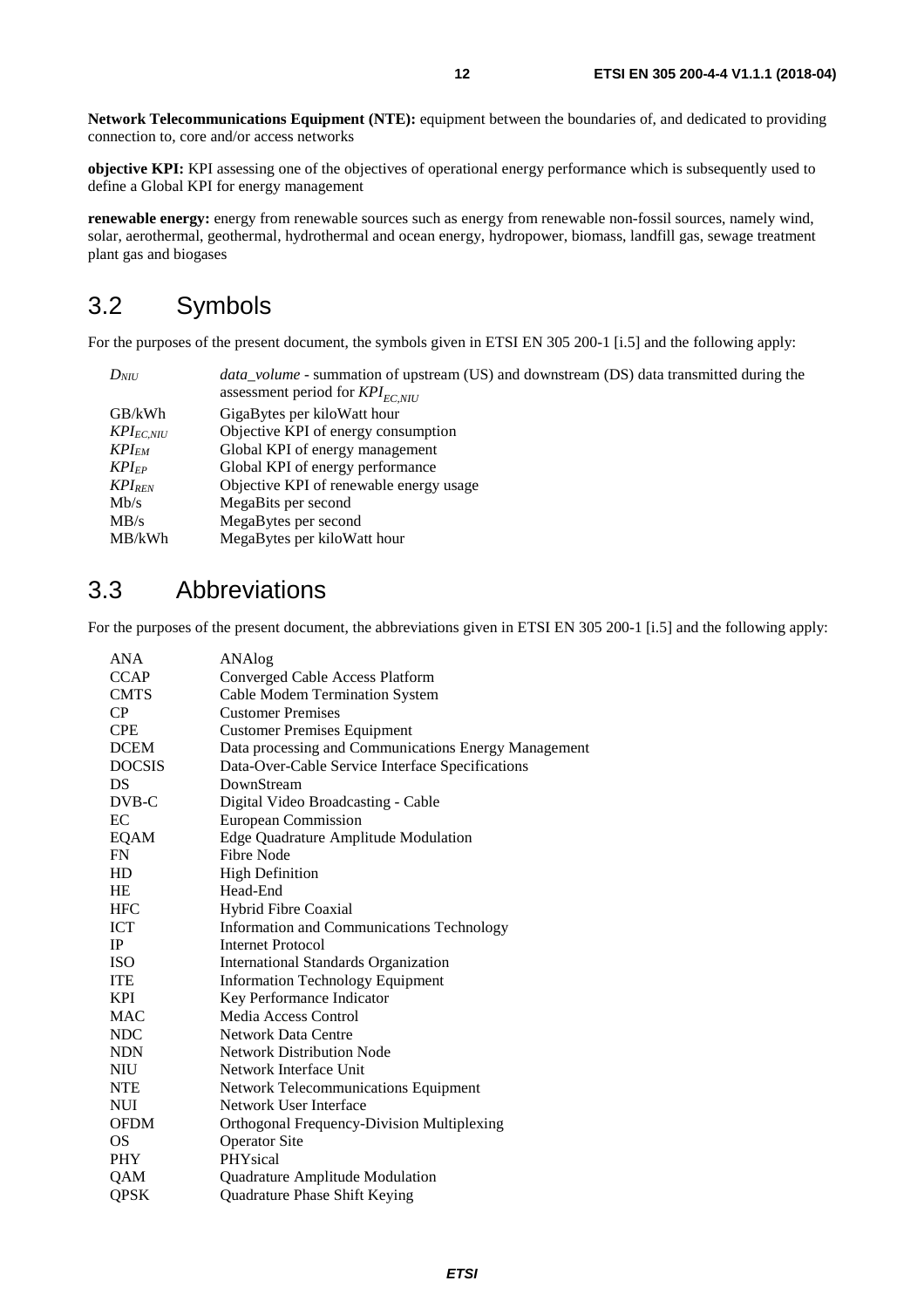<span id="page-12-0"></span>

| <b>RF</b> | Radio Frequency            |
|-----------|----------------------------|
| SD.       | <b>Standard Definition</b> |
| <b>TE</b> | <b>Terminal Equipment</b>  |
| US.       | UpStream                   |

# 4 Energy management of cable access networks

### 4.1 General

#### 4.1.1 Cable access networks

The network schematic used in the present document is shown in Figure 1. This has been updated since the original schematic included in the initial response to the Mandate M/462 [\[i.20](#page-10-0)]. The original schematic and details of the changes are listed in annex A.



1 For cable access networks this is termed "Master head-end/OS"

2 For cable access networks this is termed "Local head-end/OS"

#### **Figure 1: Updated schematic of fixed and mobile communication networks**

The cable access network is now shown separately from the fixed access network. Within the cable access network, the term Network Distribution Node (NDN) is employed to describe a variety of aggregations of Network Telecommunications Equipment (NTE) at locations between the local head-end (HE) and the Network Interface Unit (NIU), which has replaced the Terminal Equipment (TE). The Fibre Node (FN) is shown as specific example of an NDN. The other change for cable access networks is that Customer Premises (CP) is shown.

Figure 1 shows certain NDNs within dashed boxes to indicate that they are:

- optional;
- not restricted in number to the configurations shown.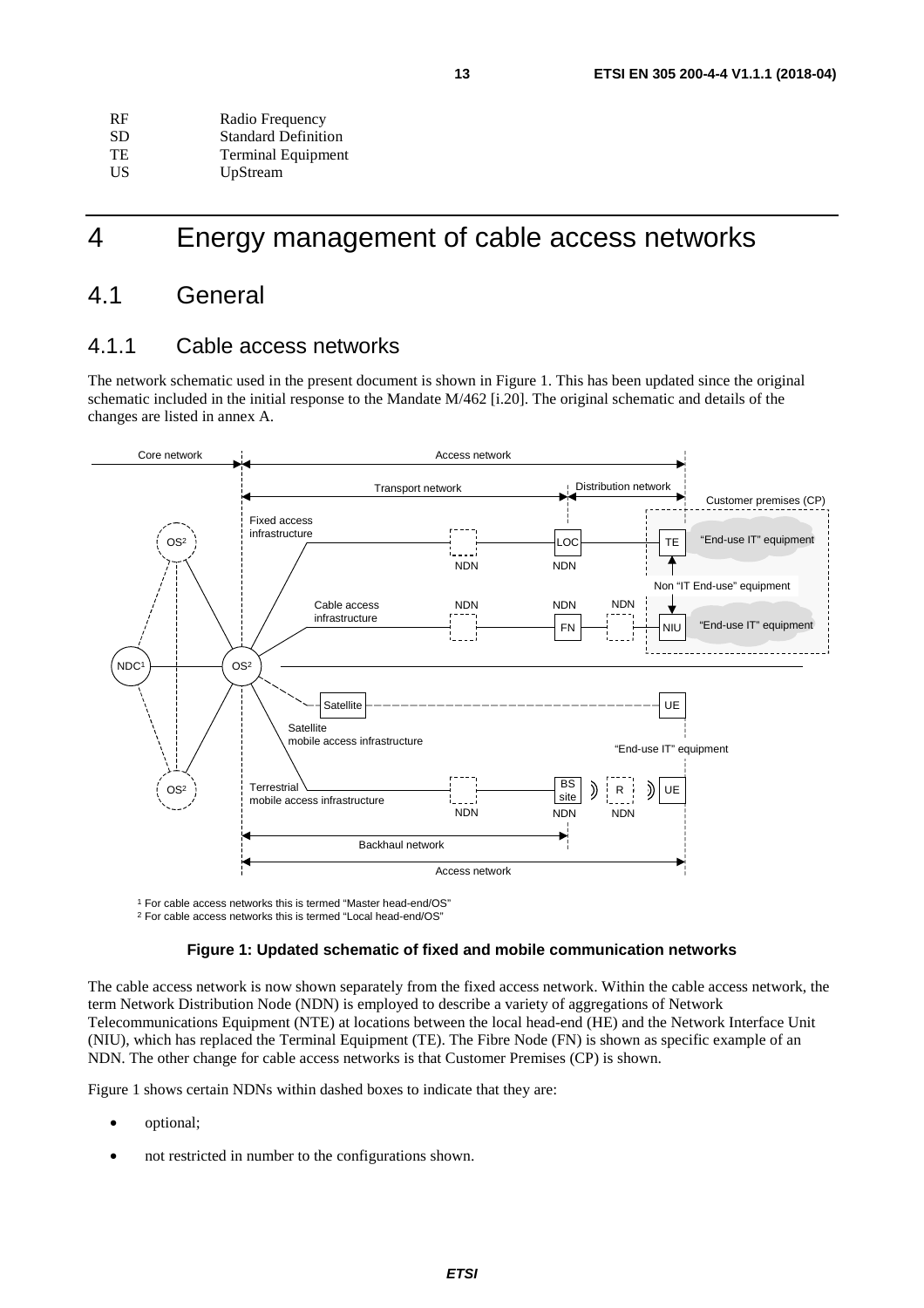### <span id="page-13-0"></span>4.1.2 Cable access network technologies

#### 4.1.2.1 General

The present document addresses energy management in cable access networks comprising the cabling infrastructure technologies shown in Figure 2. It is a mixture of optical fibre and metallic cabling described as hybrid (optical) fibre coaxial (HFC) networks where the NIU is a 75 ohm coaxial interface.

In the most general sense, the Head-End (HE) and NDNs may contain NTE of multiple access technologies. The totality of a cable access network under the governance of a given operator takes into account all NTE (in terms of both data volumes and energy consumption).



**Figure 2: Schematic of cable access network technologies** 

#### 4.1.2.2 DOCSIS 3.0

Standards related to DOCSIS 3.0 are listed in clause [4.3.1.1.](#page-16-0)

The HE accommodates NTE such as CMTS, EdgeQAM (EQAM) and CCAP as referred to in the ETSI Cable Handbook [\[i.6](#page-9-0)].

The NDNs comprises a variety of:

- active equipment including amplifiers and fibre nodes (FN) together with power supplies;
- passive equipment including taps and couplers.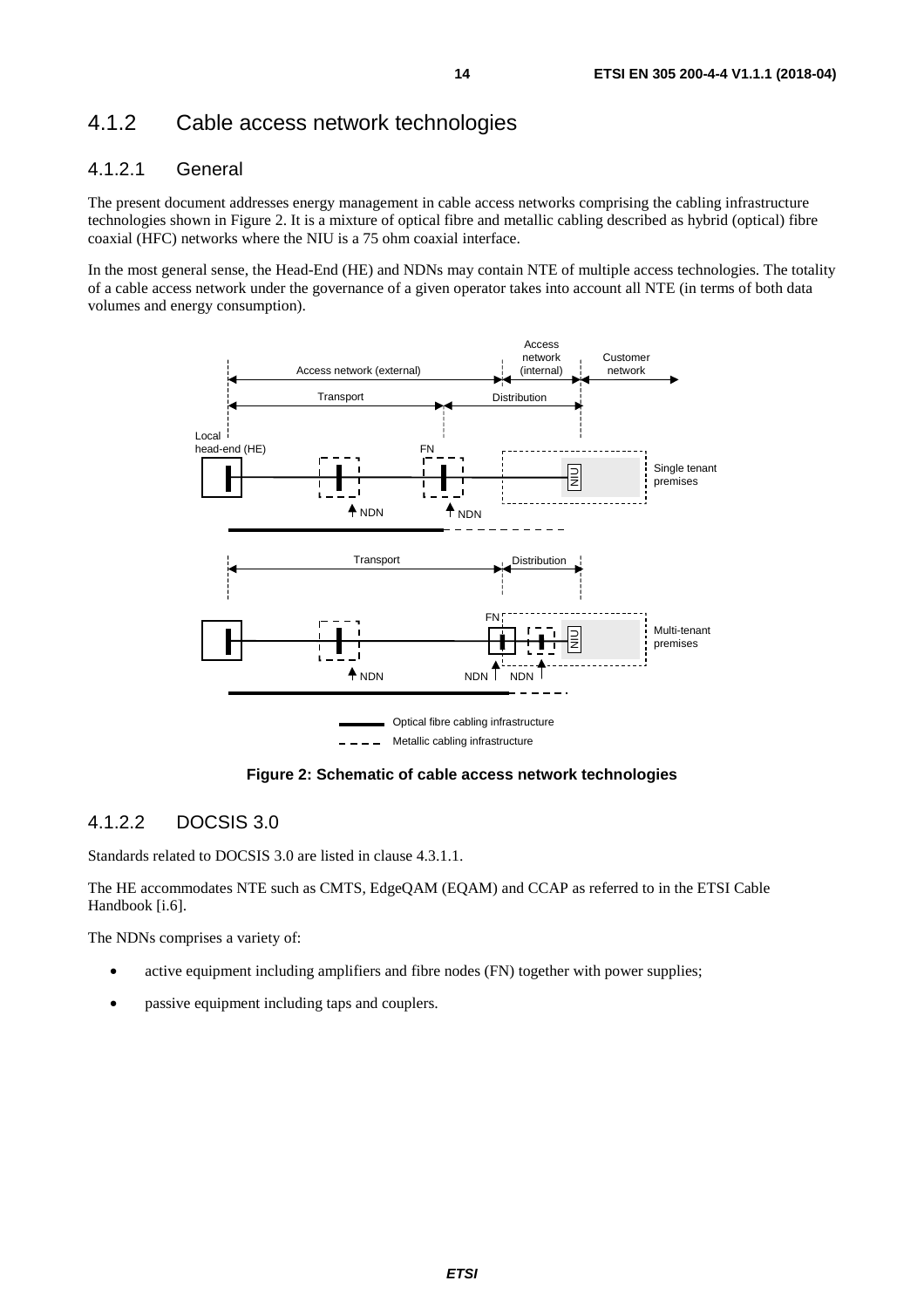#### <span id="page-14-0"></span>4.1.2.3 DOCSIS 3.1

Cable access network operators across Europe and North America are evolving their implementation of HE equipment with new technologies that increase the available upstream (US) and downstream (DS) bandwidth in accordance with DOCSIS 3.1 (standards related to DOCSIS 3.1 are listed in clause [4.3.1.2](#page-17-0)). This technology evolution of DOCSIS maximizes the spectral efficiency, bits per hertz, of the transmitted information to the limits of the Shannon theorem such that a greater amount of information can be transferred for a much less than proportional increase of power consumption.

Orthogonal Frequency-Division Multiplexing (OFDM) subcarriers can be bonded inside a block spectrum that can be up to 200 MHz wide. DOCSIS 3.1 enables capacities of at least 10 Gb/s DS and 1 Gb/s US using 4096 QAM.

The NDNs comprise a variety of:

- active equipment including amplifiers and fibre nodes (FN) together with power supplies;
- passive equipment including taps and couplers.

In order to maximize on the highest possible DS and US capacity, within the relevant components of the NDN part of the HFC network, the active equipment is engineered to operate at the higher frequencies e.g. to 1,2 GHz. In addition, the DS and US frequency split would be optimized.

DOCSIS 3.1 is backward compatible with DOCSIS 3.0 such that both technologies can reside in the deployed access network and combinations of channel bonded scenarios are possible.

The technology is still in an early stage from a deployment perspective with cable access network operators implementing different roadmaps for migrating from DOCSIS 3.0 to DOCSIS 3.1 deployment.

#### 4.1.3 Energy consumption

Some of the cable access network technologies require the use of active equipment both at the local HE and at the NDNs distributors shown in Figure 3.



**Figure 3: Schematic of cable access network energy consumption** 

At the HE, the energy consumed within the cable access network is that supplied to the NTE. The energy consumed by the NTE at a NDN may be supplied by grid (utility) supplies or by local generation. The NIU is powered by an NDN.

Renewable energy content generated at the HE or supplied to the HE by the grid (utility) is subject to the same considerations as for ICT sites of ETSI EN 305 200-2-1 [\[i.6](#page-9-0)] and as described in clause [5.1.2.4](#page-18-0).

Renewable energy content generated at an NDN or supplied to the NDNs, by the grid (utility) or from a HE, is subject to the same considerations as for ICT sites of ETSI EN 305 200-2-1 [\[i.6](#page-9-0)] and as described in clause [5.1.2.4](#page-18-0).

Sites accommodating NDNs may also contain supporting infrastructures including those for environmental control and security.

Where energy is supplied to an NDN from a HE or other NDN using an interconnecting cable then the consumption is that at the source (i.e. including any dissipation in the interconnecting cable).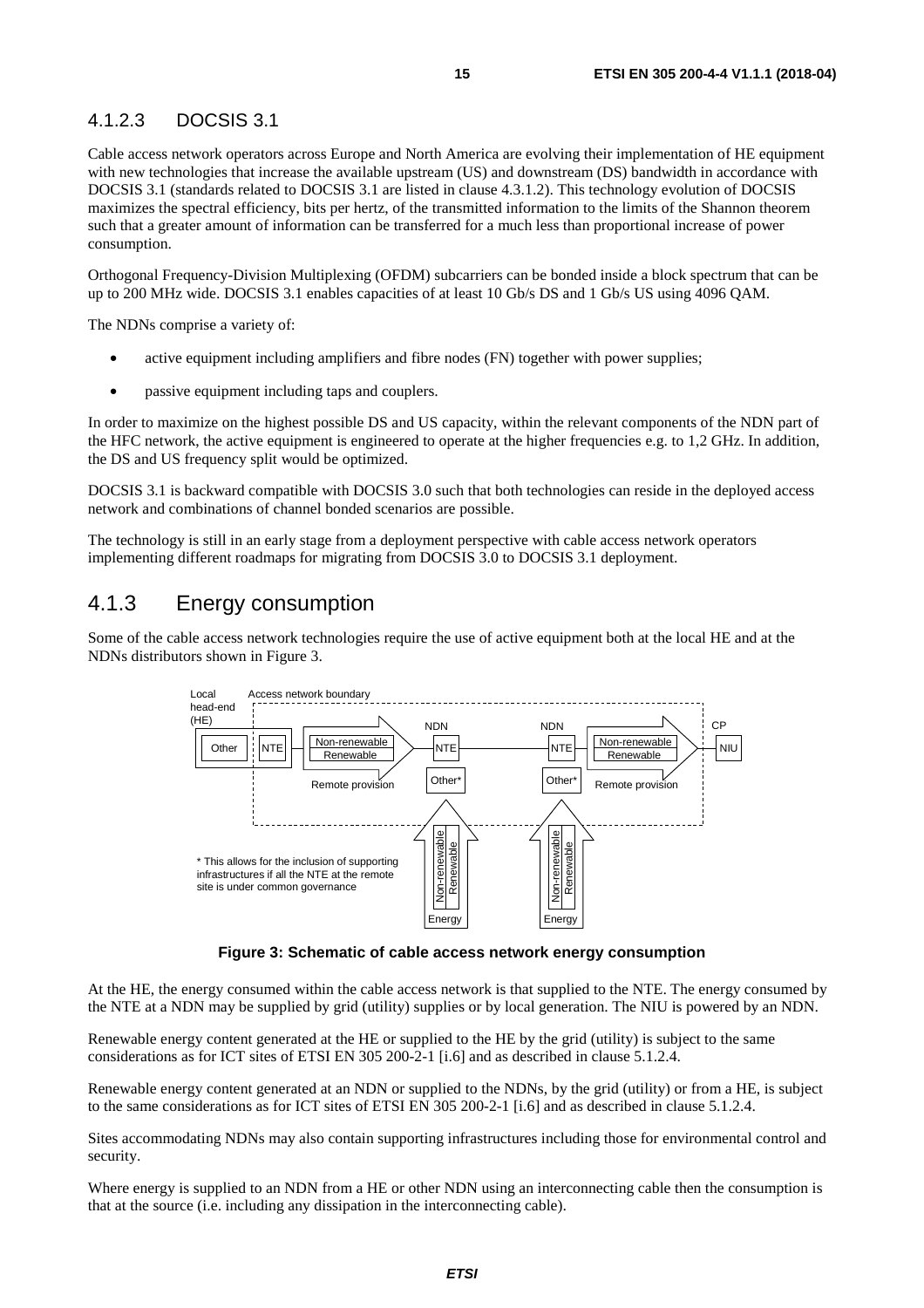<span id="page-15-0"></span>As shown in [Figure 3,](#page-14-0) NDNs may be associated with locally generated energy generation which exceeds the demands of the NDN at that location. This energy may be provided to other facilities and infrastructures which are independent from the access network. The  $KPI_{FD}$  of the present document takes no account of any such excess provision.

With regard to energy re-use, the NDNs of the present document are not considered to be of material effect.

Requirements or recommendations in relation to the improvement of the energy consumption of the NTE (and support infrastructures) are not within the scope of the present document. Requirements and recommendations for practices enabling reductions in energy consumption of operational data centres which may be applied are described in a number of documents (see clause [4.3\)](#page-16-0).

#### 4.1.4 Data volume

#### 4.1.4.1 General

Cable access networks of the present document support the transmission of:

- broadcast signals i.e. data streams which are delivered independent of whether the end user equipment is connected - as is the energy required to deliver the signal over the cable access network;
- DS data signals;
- US data signals.

In order to compare data volumes of services delivered via broadcast and services delivered via unicast IP signals, the transported broadcast data shall be adjusted to the effective volume of broadcast data "consumed" by the end users.

Broadcast video is carried using three different types of channels, standard definition (SD), high definition (HD) and analog (ANA) channels.

Broadcast video data is defined as consumed if at least one CP device connected to the NUI is either displaying or recording the video content. To calculate this, the following three assumptions are required:

- types of channels delivered to customers (SD, HD and ANA);
- average bit rates for delivering those channels (typical values for each channel are described in clause [5.5.3](#page-20-0));
- amount of viewing/recording (i.e. "consumption") time for the each type of channels appropriate data should be drawn either from regional or national sources or from operators' own data.
- NOTE: The average television usage is generally measured by surveys of national statistic offices, ministries of telecommunication or similar institutions. These consumption patterns vary from region to region and are expected to change considerably over time.

#### 4.1.4.2 DOCSIS 3.0

Standards related to DOCSIS 3.0 are listed in clause [4.3.1.1.](#page-16-0)

DS and US broadband data is similarly transmitted on an HFC cable access network as an RF signal using Quadrature Amplitude Modulation (QAM).

Where broadband data is delivered:

- the DS data rates are detailed in Table B.1 in Europe the commonly used channel width is 8 MHz;
- the US data rates are detailed in Table B.2 using 1,6 MHz, 3,2 MHz and 6,4 MHz channels as appropriate.

As with power, the first choice for data source for DS and US data is via measurement.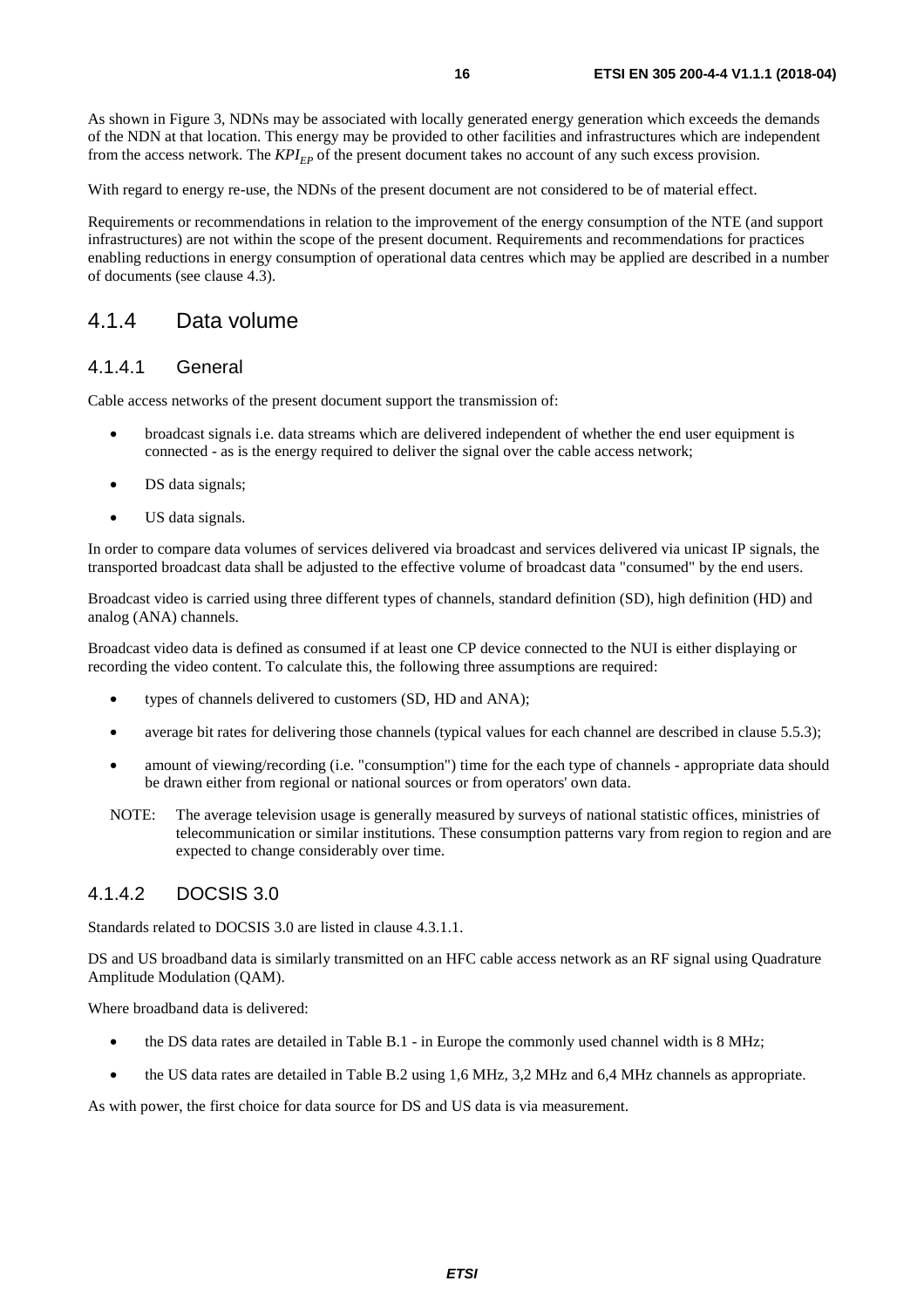#### <span id="page-16-0"></span>4.1.4.3 DOCSIS 3.1

Standards related to DOCSIS 3.1 are listed in clause [4.3.1.2.](#page-17-0)

DS and US broadband data is similarly transmitted on an HFC cable access network as an RF signal.

For DS, DOCSIS 3.1 deploys OFDM aggregating 24 x 8 MHz channels grouped in 192 MHz bands, with 4096 QAM modulation rate to deliver 10 GHz data rate (QAM). The DS frequency range starts from 258 MHz to 1 218 MHz.

For US, DOCSIS 3.1 deploys OFDM access. The US frequency range is from 5 MHz to 204 MHz.

The maximum DS and US data rates achievable are dependent on many factors not only the QAM scheme and bandwidth but also on the bonding scheme and number of bits per carrier. It also depends on the sharing of the frequency raster between DOCSIS 3.0 and 3.1.

## 4.2 Application of *KPI<sub>EP</sub>*

The present document specifies the calculation of  $KPI_{EP}$  for a given design of cable access network. The KPI differs from those of other ETSI EN 305 200 series [\[i.4](#page-9-0)] since it is based on design assumptions (although certain measurements of operational data may be included).

*KPI<sub>EP</sub>* has units of MB/kWh (or GB/kWh) and as such is not assessed or measured over an extended assessment period and take no account of environmental changes that may affect energy consumption.

In contradiction to the principles of ETSI EN 305 200-1 [\[i.5\]](#page-9-0),  $KPI_{FP}$  does allow comparison of different cable access networks because the KPI is based a detailed calculation using values of energy performance and assumptions of subscriber usage of the services provided. However, in order to make sense of any comparison the reporting of the KPI requires the values used in the calculation to be reported also.

However, *KPI<sub>EP</sub>* does not reflect changes in NTE utilization, network design or data volumes unless they are included in a re-calculation. Therefore trend information is not provided automatically.

### 4.3 Related standards and regulations

#### 4.3.1 Standards

#### 4.3.1.1 DOCSIS 3.0

- ETSI EN 302 878-1 (V1.1.1) (11-2011) [\[i.12\]](#page-9-0): "Access, Terminals, Transmission and Multiplexing (ATTM); Third Generation Transmission Systems for Interactive Cable Television Services - IP Cable Modems; Part 1: General; DOCSIS 3.0".
- ETSI EN 302 878-2 (V1.1.1) (11-2011) [\[i.13\]](#page-9-0): "Access, Terminals, Transmission and Multiplexing (ATTM); Third Generation Transmission Systems for Interactive Cable Television Services - IP Cable Modems; Part 2: Physical Layer; DOCSIS 3.0".
- ETSI EN 302 878-3 (V1.1.1) (11-2011) [\[i.14\]](#page-9-0): "Access, Terminals, Transmission and Multiplexing (ATTM); Third Generation Transmission Systems for Interactive Cable Television Services - IP Cable Modems; Part 3: Downstream Radio Frequency Interface; DOCSIS 3.0".
- ETSI EN 302 878-4 (V1.1.1) (11-2011) [\[i.15\]](#page-9-0): "Access, Terminals, Transmission and Multiplexing (ATTM); Third Generation Transmission Systems for Interactive Cable Television Services - IP Cable Modems; Part 4: MAC and Upper Layer Protocols; DOCSIS 3.0".
- ETSI EN 302 878-5 (V1.1.1) (11-2011) [\[i.16\]](#page-9-0): "Access, Terminals, Transmission and Multiplexing (ATTM); Third Generation Transmission Systems for Interactive Cable Television Services - IP Cable Modems; Part 5: Security Services; DOCSIS 3.0".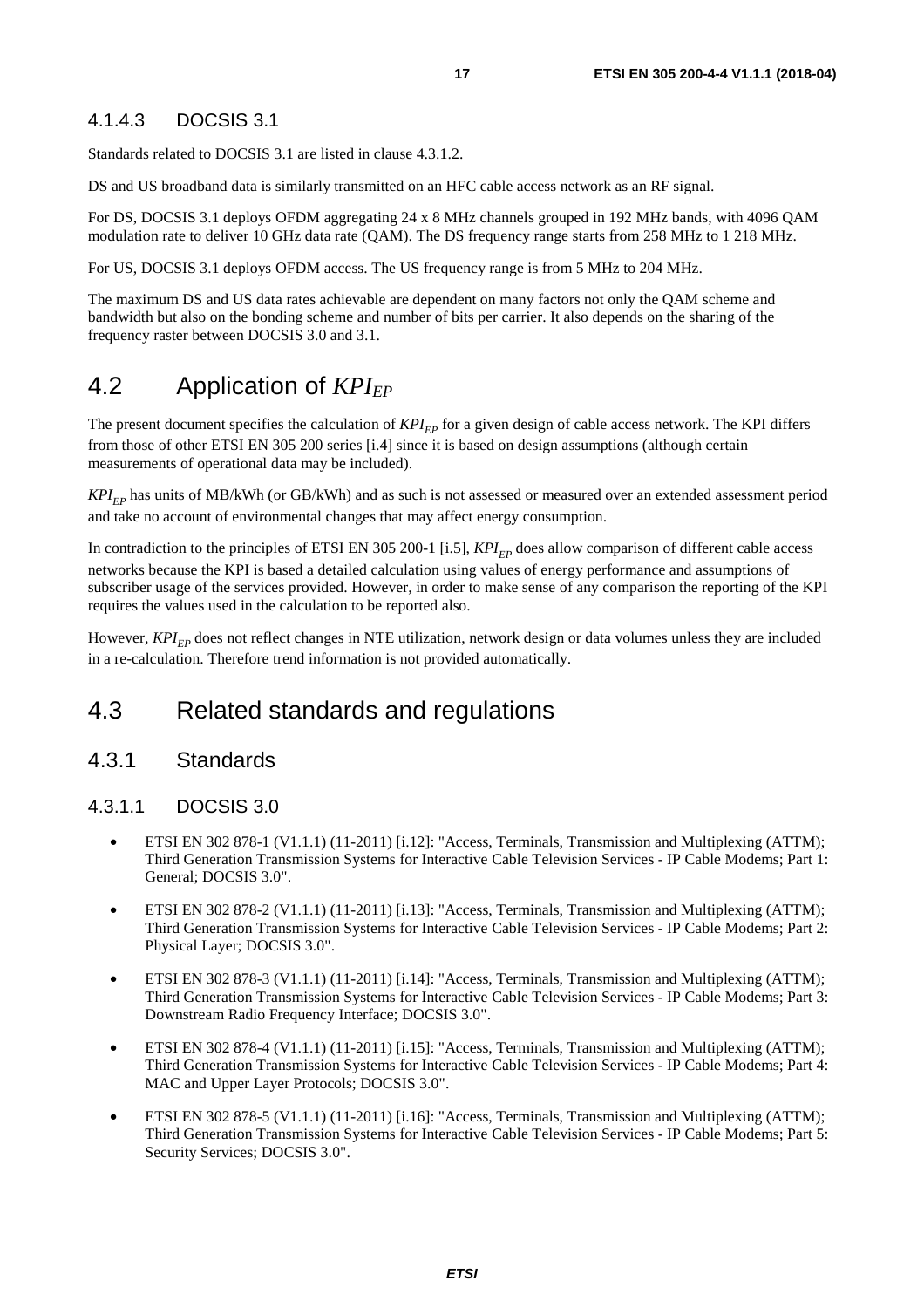#### <span id="page-17-0"></span>4.3.1.2 DOCSIS 3.1

DOCSIS 3.1 builds upon the earlier DOCSIS 3.0 standards of clause [4.3.1.1](#page-16-0), leveraging the existing media access control (MAC) and physical (PHY) layers, but with the addition of a new PHY layer designed to improve spectrum efficiency with updates to the MAC and management to support the new PHY layer.

- ETSI TS 103 311-1 (V1.1.1) (02-2017) [[i.17\]](#page-10-0): "Integrated broadband cable telecommunication networks (CABLE); Fourth Generation Transmission Systems for Interactive Cable Television Services - IP Cable Modems; Part 1: General; DOCSIS® 3.1".
- ETSI TS 103 311-2 (V1.1.1) (02-2017) [[i.18\]](#page-10-0): "Integrated broadband cable telecommunication networks (CABLE); Fourth Generation Transmission Systems for Interactive Cable Television Services - IP Cable Modems; Part 2: Physical Layer; DOCSIS® 3.1".
- ETSI TS 103 311-3 (V1.1.1) (02-2017) [[i.19\]](#page-10-0): "Integrated broadband cable telecommunication networks (CABLE); Fourth Generation Transmission Systems for Interactive Cable Television Services - IP Cable Modems; Part 3: MAC and Upper Layer Protocols Interface; DOCSIS<sup>®</sup> 3.1".

#### 4.3.2 Regulation

Energy consumption improvement targets have also been defined under the European Commission's Ecodesign Directive 2009/125/EC [\[i.3](#page-9-0)] for improving the environmental performance of energy related products (ERPs) through ecodesign measures.

The so-called "network standby" Commission Regulation 801/2013 [\[i.1](#page-9-0)] which amends Commission Regulation 1275/2008 [\[i.2](#page-9-0)] is used to manage reduction in the energy consumption of CPE ERPs during periods when communication data is not being consumed as determined by the network functions.

# 5 Global KPI (*KPI<sub>EP</sub>*) for cable access networks

### 5.1 General

#### 5.1.1 Global KPI (*KPI<sub>EP</sub>*) for cable access networks

The  $KPI_{FM}$  of ETSI EN 305 200-1 [\[i.5\]](#page-9-0) for cable access networks is designated  $KPI_{FP}$  and has the form:

$$
KPI_{EM} = KPI_{EP} = f(KPI_{EC,NIU}, data\_volume)
$$

where:

 $KPI_{EC,NU}$  = Objective KPI for energy consumption (see clause [5.1.2.1](#page-18-0));

*data\_volume* = Summation of upstream (US) and downstream (DS) data transmitted during the assessment period for  $KPI_{FC, NII}$ .

The approach to the assessment of the  $KPI_{FM}$  is a calculation based on operational concepts. This does not truly reflect operational conditions where parameters are measured over a specified period but is based upon cable access network design assumptions.

As a result the  $KPI_{FM}$  is re-designated  $KPI_{FP}$ . It represents the data volume delivered and received from the NIU for a given energy consumption of the cable access networked apportioned to support that data volume to NIU.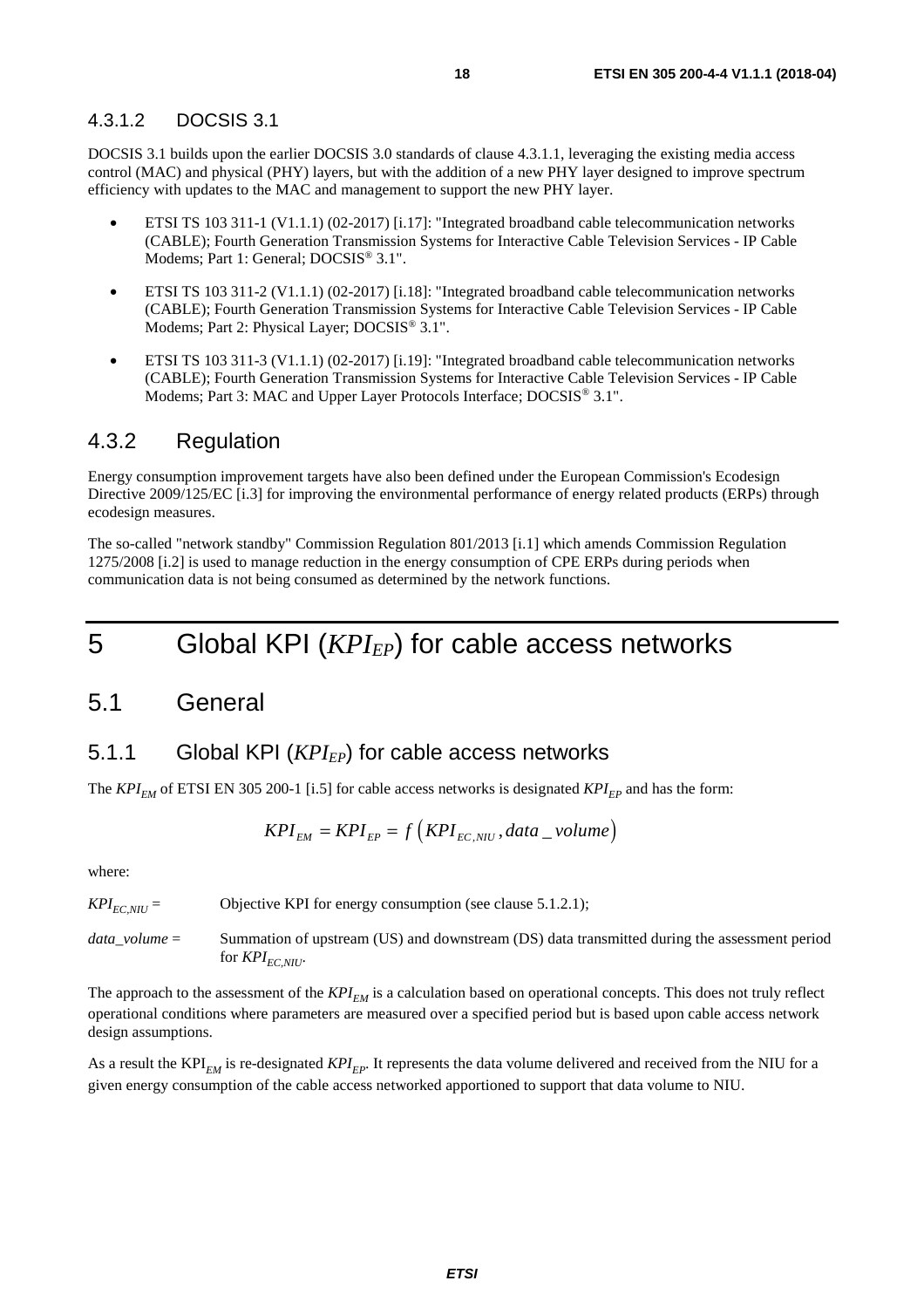### <span id="page-18-0"></span>5.1.2 Objective KPIs

#### 5.1.2.1 Energy consumption (*KPI<sub>EC,NIU</sub>*)

A reduction in the energy consumption required to provide a given level of service is a primary objective of the present document.

The value of  $KPI_{EC,NIII}$  is relevant to each cable access network technology solution.

Unless otherwise specified, the applicable energy consumption is that of the NTE and takes no account of any additional loads required to maintain the effective operation of the NTE.

For a given cable access network technology model, the *KPI<sub>EC,NIU</sub>* may be improved by local actions within individual HE and NDNs by the use of NTE with reduced energy consumption.

Requirements or recommendations in relation to the improvement of the energy consumption of the NTE and support infrastructures are not within the scope of the present document (see clause 4).

#### 5.1.2.2 Task efficiency (*KPI<sub>TE</sub>*)

Not applicable in the present document.

#### 5.1.2.3 Energy re-use (*KPI<sub>REUSE</sub>*)

Not applicable in the present document.

#### 5.1.2.4 Renewable energy (*KPI<sub>REN</sub>*)

The use of renewable energy is a secondary objective of the present document.

As the value of  $KPI_{EC,NIII}$  is calculated from assumptions regarding the design, construction and utilization of the cable access network, any consideration of  $KPI_{REN}$  is embedded within  $KPI_{EC,NU}$ . The power supply (and thereby energy consumption) parameters of clause [5.5.2](#page-19-0) shall include the "design values" of renewable energy supply.

An HE or NDNmay meet all its energy needs from local, renewable (like solar or wind energy) sources on a continuous basis.

 $KPI_{\text{RFN}}$  takes account of renewable energy that is produced by:

- a) sources dedicated to and directly serving an ICT site;
- b) sources (an ICT site or generator) under common governance with the ICT site(s) they serve and from which it is conveyed by the utility (grid) serving an ICT site or ICT sites in the group defined for the application of the  $KPI_{FP}$ .

In the case of b):

- the renewable energy shall not be included within  $KPI_{REN}$  of the recipient site if it is already included in the proportion of "green" energy within the energy mix of the utility (grid) supplied to the ICT site as defined in European standards or other international schemes;
- NOTE: Any proportion in the mix of utility electricity supplies certified as "renewable" (e.g. based on the carbon footprint of the energy source) by electricity suppliers or in accordance with nationally recognized schemes is not recognized by the present document.
- the portion of such energy allocated to the recipient ICT site added to other ICT site consumptions shall not exceed the overall energy consumption by the ICT site.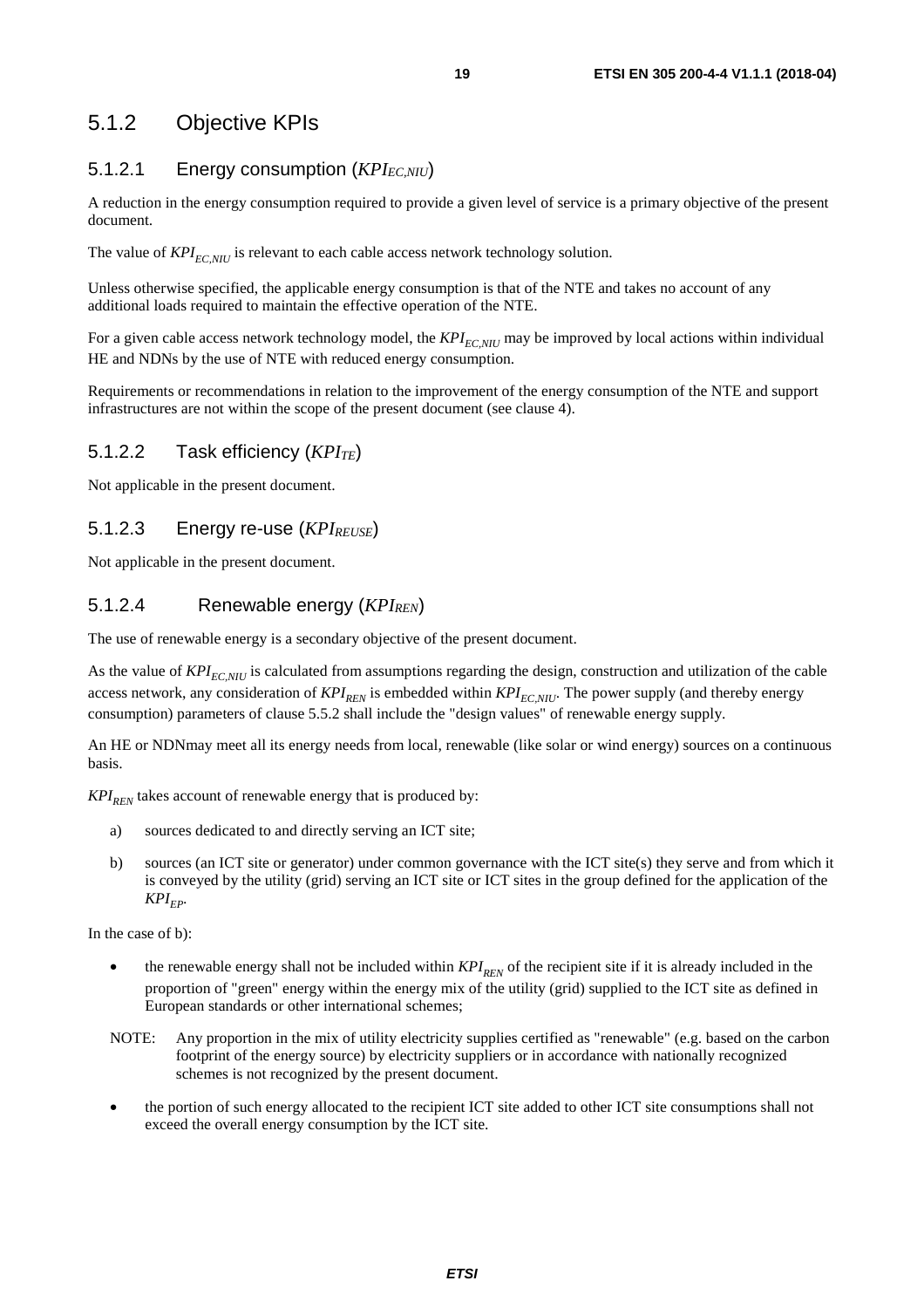### <span id="page-19-0"></span>5.2 Scale

 $KPI_{EP}$  is expressed with units of MB/kWh Or GB/kWh and is a measure of data volume per unit of energy consumption delivered to an NIU.

As the value is calculated from assumptions regarding the design, construction and utilization of the cable access network, it is independent of scale since those assumptions shall reflect the scale employed.

### 5.3 Evolution

*KPI<sub>EP</sub>* is expressed with units of MB/kWh Or GB/kWh and is a measure of data volume per unit of energy consumption delivered to an NIU.

As the value is calculated from assumptions regarding the design, construction and utilization of the cable access network, it is independent of scale since those assumptions shall reflect the current state of evolution of the network.

### 5.4 Definition of boundaries

The boundaries of energy consumption with the cable access network are defined in [Figure 3](#page-14-0).

### 5.5 Formulae

- 5.5.1 Global KPI (*KPI<sub>EP</sub>*) for cable access networks
- 5.5.1.1 General

$$
KPI_{EP} = \frac{D_{NIU}}{KPI_{EC,NIU}}
$$

#### 5.5.1.2 Definition of terms

- *D<sub>NIII</sub>*= data volume per NIU per hour (presented in MB/h)
- *KPI<sub>EC</sub> NIU*<sup>=</sup> Objective KPI for energy consumption per NIU (presented in kwH)

#### 5.5.2 Objective KPIs for cable access networks

- 5.5.2.1 Energy consumption (*KPI<sub>EC,NIU</sub>*) for DOCSIS 3.0
- 5.5.2.1.1 Formula

 $k_{PLE}$  *KPI<sub>EC</sub>*, *NIU* =  $P_{HENIU}$  +  $P_{PSNIU}$  , expressed in kWh per NIU

where:

$$
P_{HENIU} = \frac{P_{CMTS}}{C_{CMTS}} + \frac{P_{EQAM}}{C_{FAC}} + \frac{P_{RX}}{C_{RX}} + \frac{P_{TX}}{C_{TX}} \text{ and } P_{PSNIU} = \frac{P_{PS}}{C_{PS}}
$$

#### 5.5.2.1.2 Definitions of terms

 $C_{CMTS}$  = number of NIU connections fed by the CMTS

*CFAC =* number of NIU connections fed by HE broadcast equipment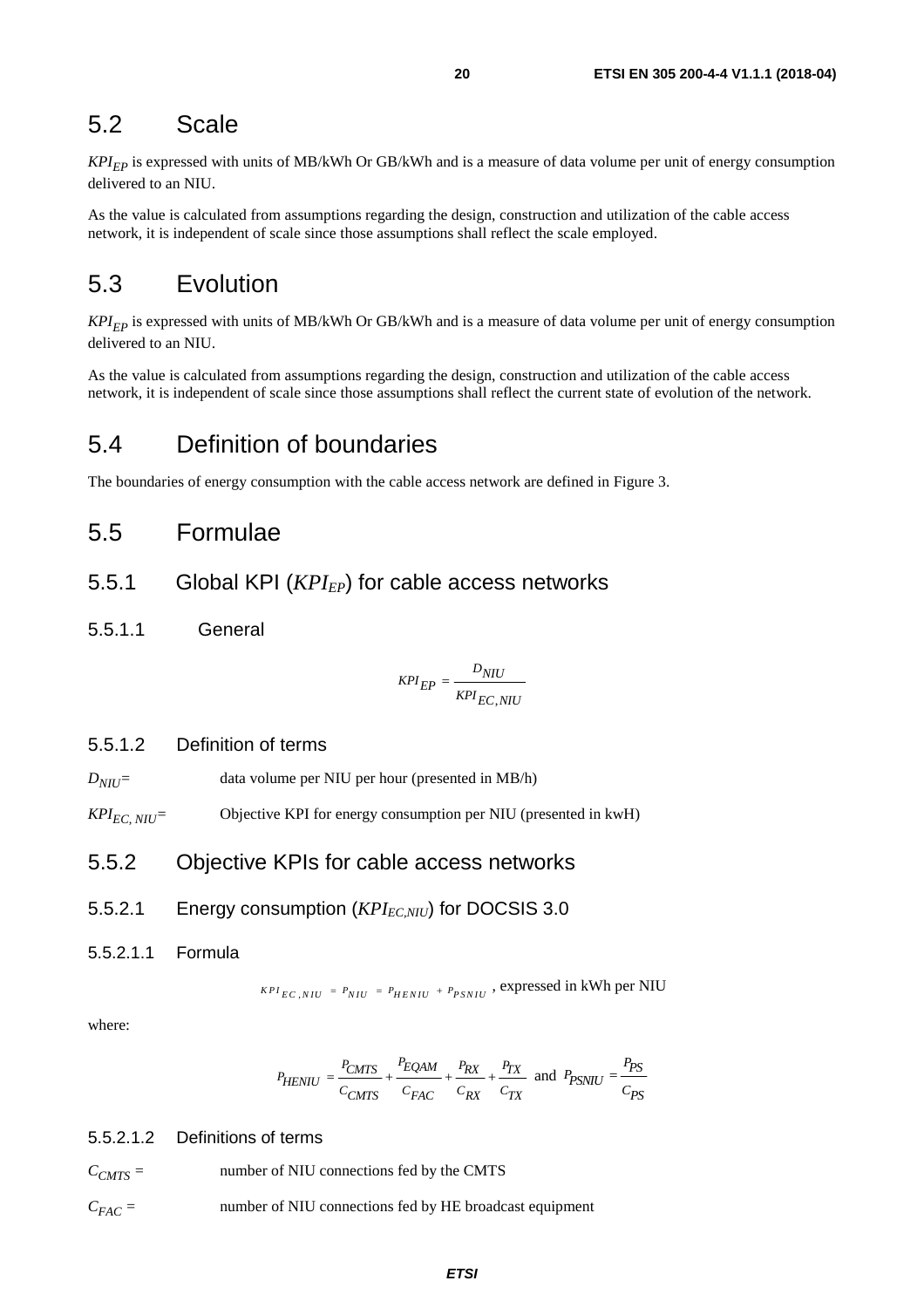<span id="page-20-0"></span>

| $C_{PS} =$    | number of NIU connections to the network fed by the power supply                                                         |
|---------------|--------------------------------------------------------------------------------------------------------------------------|
| $C_{RX} =$    | average number of NIU connections fed by a HE optical receiver                                                           |
| $C_{TX} =$    | average number of NIU connections fed by a HE optical transmitter                                                        |
| $P_{CMTS} =$  | total CMTS power                                                                                                         |
| $P_{EQAM}$ =  | total power of all EQAMs required to provide broadcast feed                                                              |
| $P_{HENIU} =$ | power in the HE needed to provide network signal between the HE and NIU (the sum of the<br>individual HE power elements) |
| $P_{PS} =$    | total power supply power                                                                                                 |
| $P_{PSNU}$ =  | total access network power per NIU connection                                                                            |
| $P_{RX} =$    | total power required to power a single HE optical receiver                                                               |
| $P_{TX} =$    | total power required to power a single HE optical transmitter                                                            |
|               |                                                                                                                          |

### 5.5.2.2 Energy consumption (*KPI<sub>EC,NIU</sub>*) for DOCSIS 3.1

#### 5.5.2.2.1 Formula

See clause [5.5.2.1.1](#page-19-0).

### 5.5.3 Data\_volume (*data\_volume*)

#### 5.5.3.1 General

See clause [4.1.4](#page-15-0) for details of data transmission.

#### 5.5.3.2 Data\_volume (*D<sub>NIU</sub>*) for DOCSIS 3.0

#### 5.5.3.2.1 General

The data volume (*D<sub>NIU</sub>*) for DOCSIS 3.0 is the total of average broadcast data consumed together with the DS and US data transmitted using the RF channels expressed as Mb/ per hour per NIU.

#### 5.5.3.2.2 Formula

$$
D_{\text{NIU}} = D_{\text{BCEFF}} + D_{\text{DS}} + D_{\text{US}}
$$

where:

$$
D_{BCEFF} = \frac{((BR_{SD} \times t_{SD}) + (BR_{HD} \times t_{HD}) + (BR_{ANA} \times t_{ANA}))}{bPB} \times \frac{3600}{1440}
$$
  

$$
D_{DS} = \frac{k_{DS} \times N_{CHDS} \times BR_{CHDS}}{bpB \times C_{DS}} \times 3600
$$
  

$$
D_{US} = \frac{k_{US} \times N_{CHUS} \times BR_{CHUS}}{bpB \times C_{US}} \times 3600
$$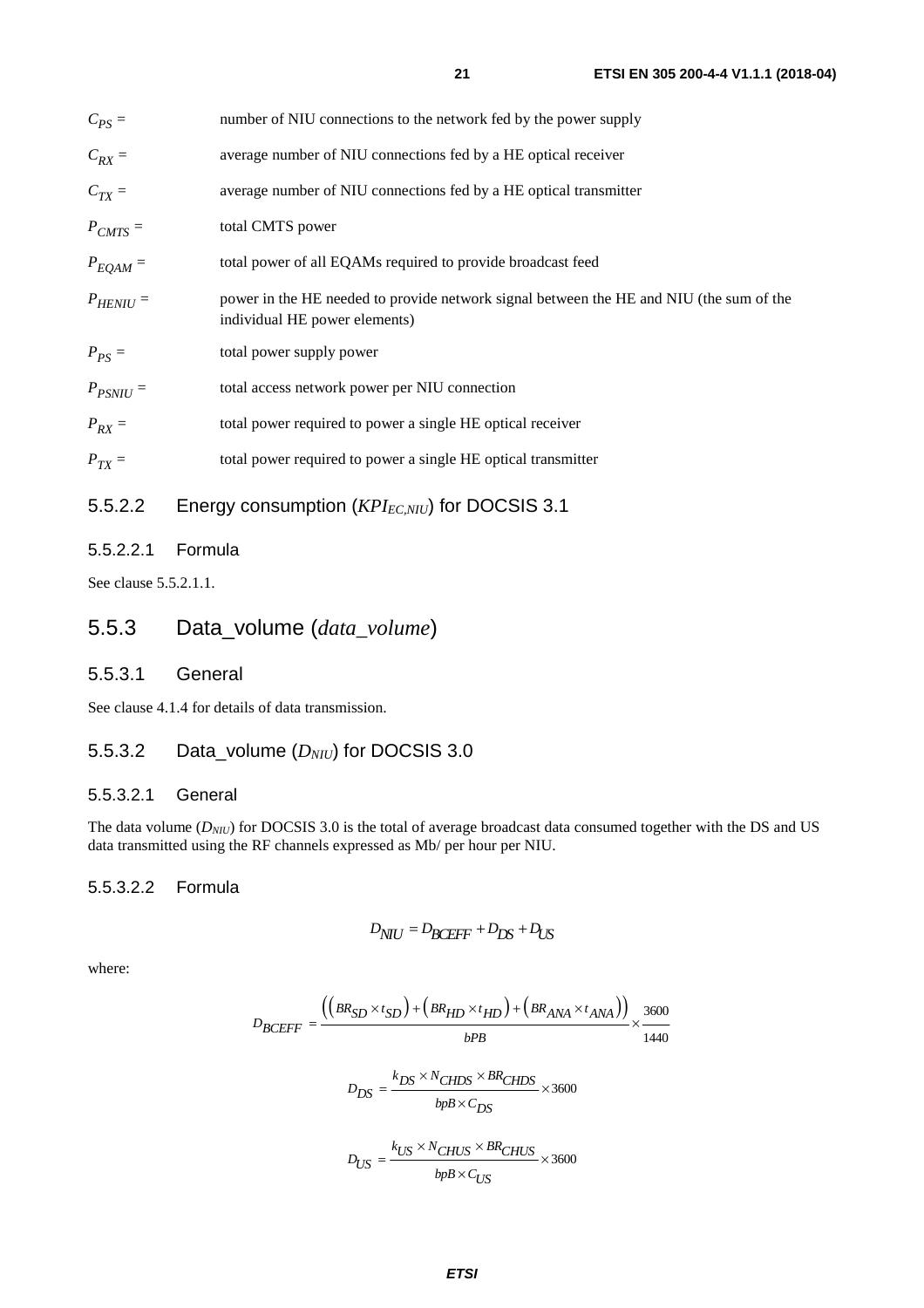| ×<br>I |
|--------|
|        |

<span id="page-21-0"></span>

| 5.5.3.2.3     | Definitions of terms                                                                                     |
|---------------|----------------------------------------------------------------------------------------------------------|
| $bpB =$       | bits per Byte                                                                                            |
| $BRCHDS$ =    | DS data rate of an RF channel (Mb/s)                                                                     |
| $BRCHUS$ =    | US data rate of an RF channel (Mb/s)                                                                     |
| $BR_{ANA} =$  | average data rate of an analog channel on the system (Mb/s)                                              |
|               | $BR_{ANA} = BR_{SD}$ as analog channels deliver something similar to an SD quality signal to subscribers |
| $BR_{HD} =$   | average data rate of an HD channel on the system (Mb/s) - typical values in the range 12 - 13 Mb/s       |
| $BR_{SD} =$   | average data rate of an SD channel on the system (Mb/s) - typical values in the range 3 - 5 Mb/s         |
| $C_{DS}$ =    | number of NIU connections fed by DS transport channels                                                   |
| $C_{US}$ =    | number of NIU connections fed by US transport channels                                                   |
| $D_{BCEFF} =$ | effective volume of broadcast video data per NIU (MB/hour)                                               |
| $D_{DS} =$    | broadband DS data transmitted (MB/hour)                                                                  |
| $D_{US}$ =    | broadband US data transmitted (MB/hour)                                                                  |
| $k_{DS} =$    | DS channel utilization co-efficient                                                                      |
| $k_{US}$ =    | US channel utilization co-efficient                                                                      |
| $N_{CHDS}$ =  | number of DS RF channels per NIU                                                                         |
| $N_{CHUS}$ =  | number of US RF channels per NIU                                                                         |
| $t_{ANA}$ =   | average time receiving analog channels at NIU (minutes per day)                                          |
| $t_{HD}$ =    | average time receiving HD at NIU (minutes per day)                                                       |
| $t_{SD}$ =    | average time receiving SD at NIU (minutes per day)                                                       |
|               |                                                                                                          |

### 5.5.3.3 Data\_volume ( $D_{NU}$ ) for DOCSIS 3.1

#### 5.5.3.3.1 General

The data volume for DOCSIS 3.0 is the total of average broadcast data consumed together with the DS and US data transmitted using the RF channels expressed as Mb/ per hour per NIU.

#### 5.5.3.3.2 Formula

See clause [5.5.2.1.1](#page-19-0).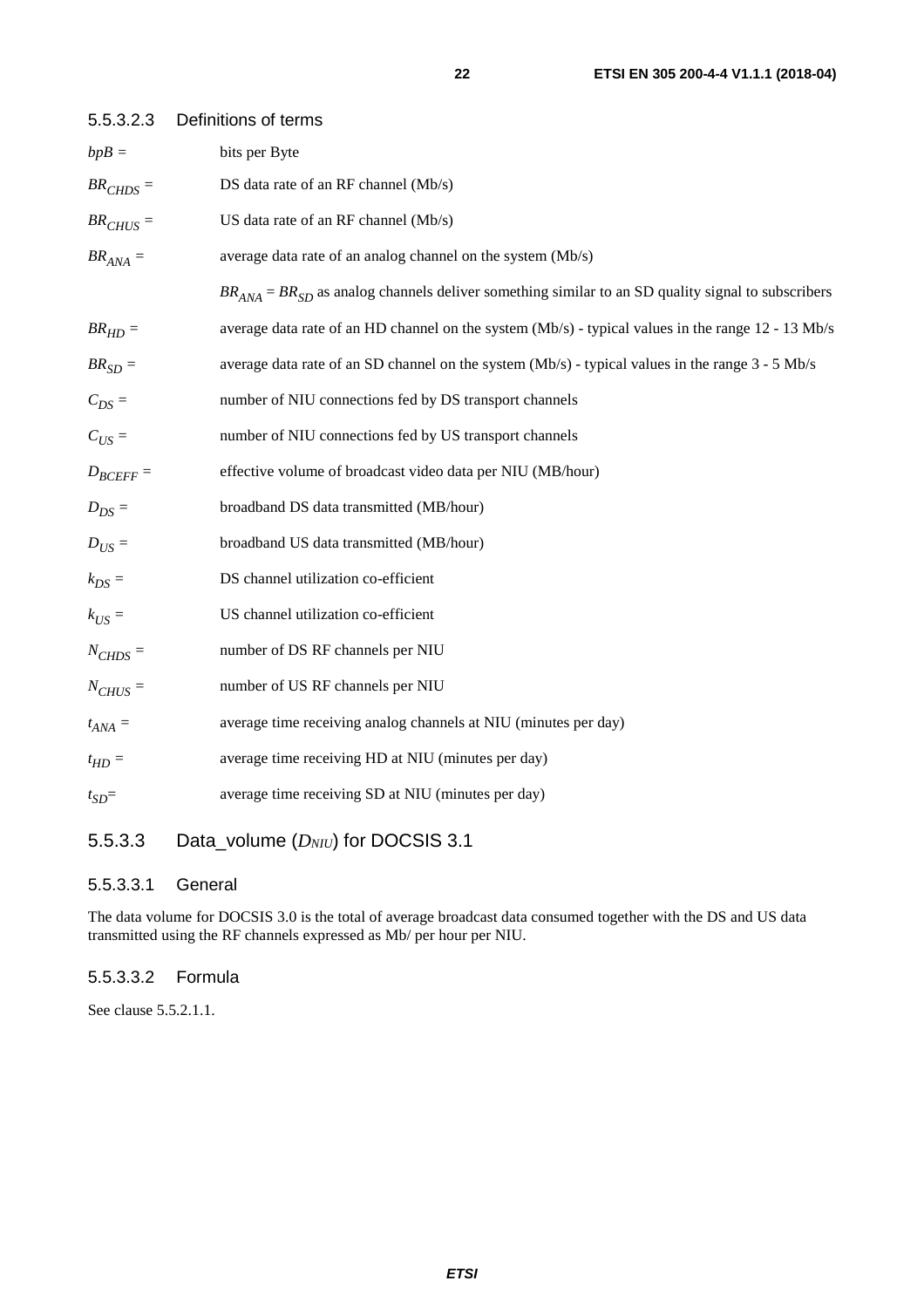# <span id="page-22-0"></span>5.6 Reporting

The following shall be reported for only the access part of the cable operators network for which the  $KPI_{EM}$  has been determined:

- $KPI_{EP}$  (presented as MB/kWh);
- $\bullet$  *D<sub>NIU</sub>*;
- $\bullet$  *KPI<sub>EC,NIU</sub>*;
- a clear statement of the boundaries of the cable operators network for which the  $KPI_{EM}$  has been determined;
- the date on which, and the period over which, the assessment was made.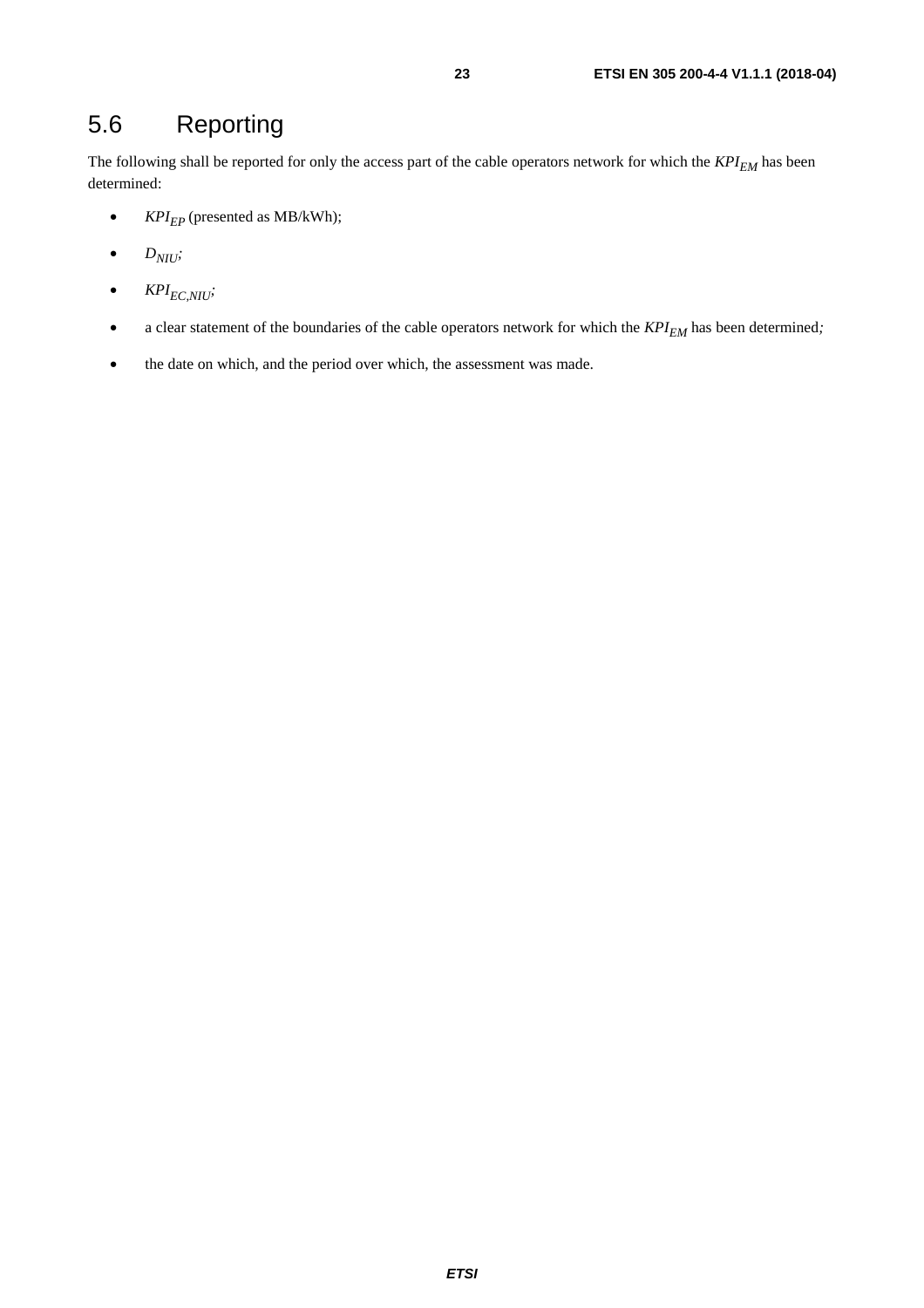# <span id="page-23-0"></span>Annex A (informative): History of network schematics

The response of the European Standards Organizations (June 2011) to the European Commission in response to Mandate M/462 [[i.20\]](#page-10-0) (dealing with "efficient energy use in fixed and mobile information and communication networks") used Figure A.1 as an overall schematic to describe the fixed and mobile networks for the delivery of broadband services. Since that time the schematic has been subject to change and is replaced by [Figure 1.](#page-12-0)



**Figure A.1: Schematic of fixed and mobile communication networks (June 2011)** 

Within the fixed access network, the term NDN is employed to describe a variety of aggregations of Network Telecommunications Equipment (NTE) at locations between the Operator Site (OS) and the Terminal Equipment (TE). The Last Operator Connection Point (LOC) is shown as a specific example of an NDN and has replaced the Last Operator Node (LON). The other change for fixed access networks is that Customer Premises (CP) is shown.

Within the mobile access network, the term NDN is employed to describe a variety of aggregations of NTE at locations within the backhaul network (also known as transport network) between the OS and the Base Station (BS) site. The Base Station (BS) site and repeater (R) are shown as specific examples of NDNs.

Within the satellite network UE has replaced TE.

See clause [4.1.1](#page-12-0) for the changes to the schematic for cable access networks.

For all access networks, the operator data centres (ODC) have been replaced by a network data centre (NDC).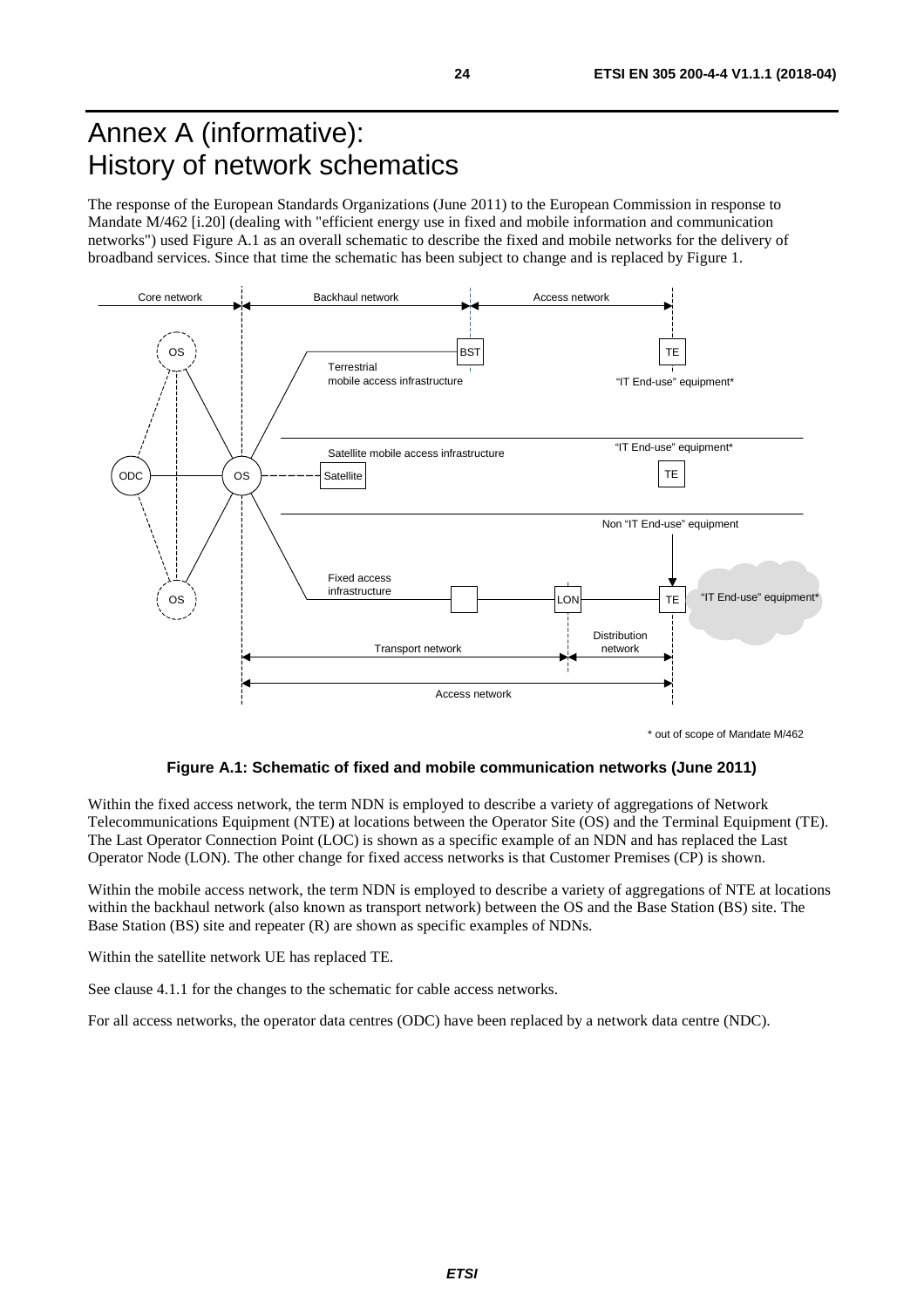# <span id="page-24-0"></span>Annex B (informative): DOCSIS 3.0 data rates (downstream/upstream)

|                   | <b>Bandwidth (MHz)</b> |       |       |       |       |
|-------------------|------------------------|-------|-------|-------|-------|
| <b>Modulation</b> | 2                      |       | 6     | 8     | 10    |
| 16QAM             | 6.41                   | 12.82 | 19.23 | 25.64 | 32.05 |
| <b>32QAM</b>      | 8,01                   | 16,03 | 24.04 | 32,05 | 40,07 |
| 64QAM             | 9,62                   | 19,23 | 28,85 | 38.47 | 48,08 |
| <b>128QAM</b>     | 11,22                  | 22.44 | 33,66 | 44,88 | 56,10 |
| 256QAM            | 12,82                  | 25.64 | 38,47 | 51,29 | 64.11 |

#### **Table B.1: Available data rates for a DVB-C system (in Mb/s)**

|  | Table B.2: Data rates for DOCSIS US channels (in Mb/s) |  |
|--|--------------------------------------------------------|--|
|--|--------------------------------------------------------|--|

|                   | <b>Bandwidth (MHz)</b> |         |         |  |
|-------------------|------------------------|---------|---------|--|
| <b>Modulation</b> | 1,6 MHz                | 3,2 MHz | 6.4 MHz |  |
| <b>QPSK</b>       | 2,56                   | 5,12    | 7,68    |  |
| <b>16QAM</b>      | 5,12                   | 10.24   | 20,48   |  |
| 32QAM             | 6,40                   | 12,80   | 25,60   |  |
| 64QAM             | 7,68                   | 15,36   | 30,72   |  |
| <b>128QAM</b>     | 8,96                   | 17,92   | 35,84   |  |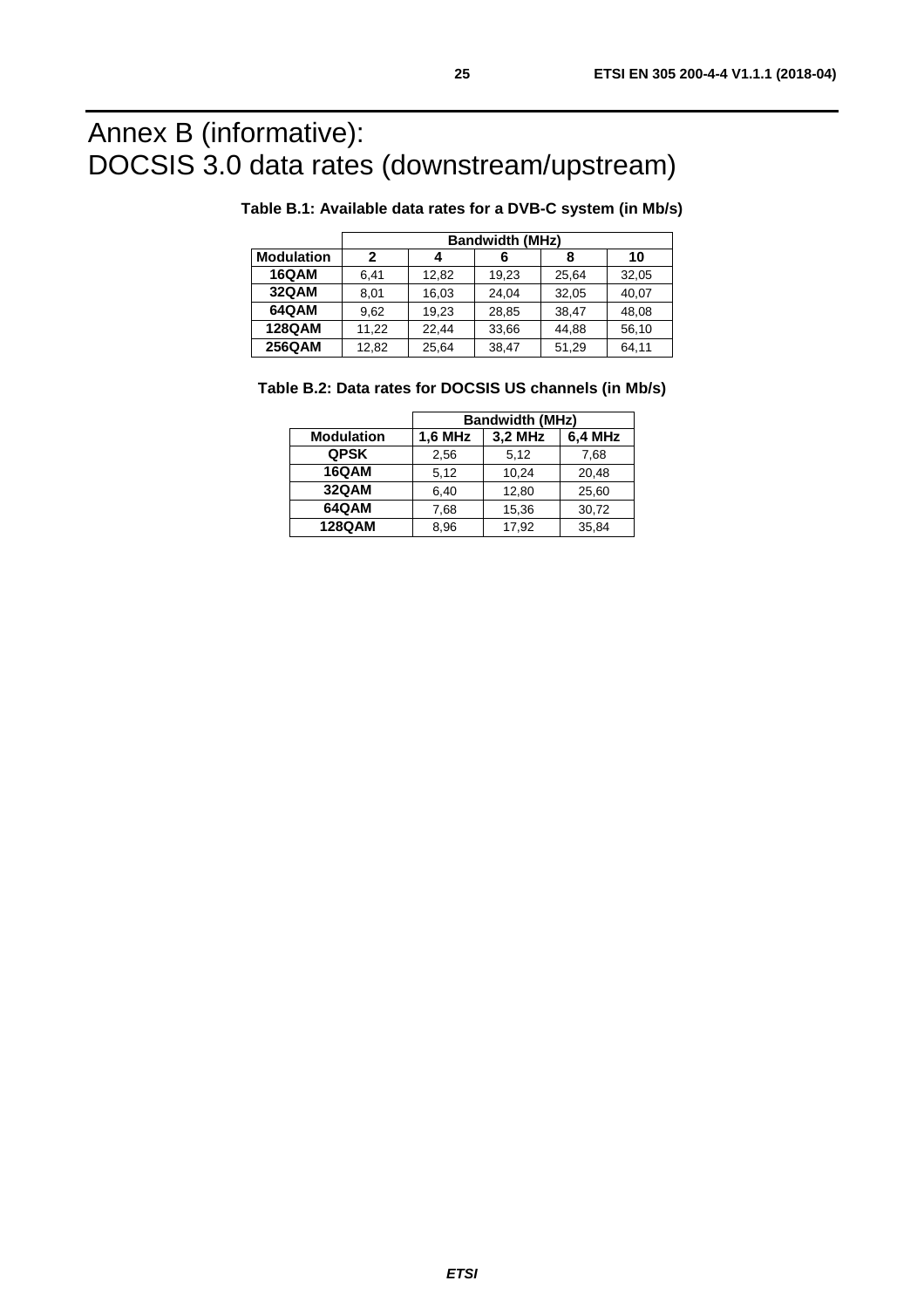# <span id="page-25-0"></span>Annex C (informative): DOCSIS 3.0 Use Case Sample Calculation of  $KPI_{EP}$

The example of this annex does not infer energy performance values for an actual operators cable access network. To determine the  $KPI_{FP}$  of an actual cable operator's access network the values and assumptions would need to be specified for a dimensioned portion of the actual cable access network architecture in the same way as described in the example given in this annex and applying the equations from relevant sub-clause of clause 5 to give an indication of the energy performance of the specified portion of the cable access network.

This annex presents a DOCSIS 3.0 use case example to illustrate the use of the equations from clauses [5.5.2.1](#page-19-0) and [5.5.3.2](#page-20-0) to calculate the energy performance of the network. The following assumptions are made for the data throughput as:

- each broadcast channel is 8 MHz wide, using 256QAM;
- DS DOCSIS 3.0 uses  $4 \times 8$  MHz 256QAM:
	- Table B.1 indicates a data rate of 51,29 MB/s;
	- channel feeds 960 subscribers.
- US DOCSIS 3.0 uses  $3 \times 64$  MHz 16OAM:
	- Table B.2 indicates a data rate of 20,48 MB/s;
	- channel feeds 240 subscribers.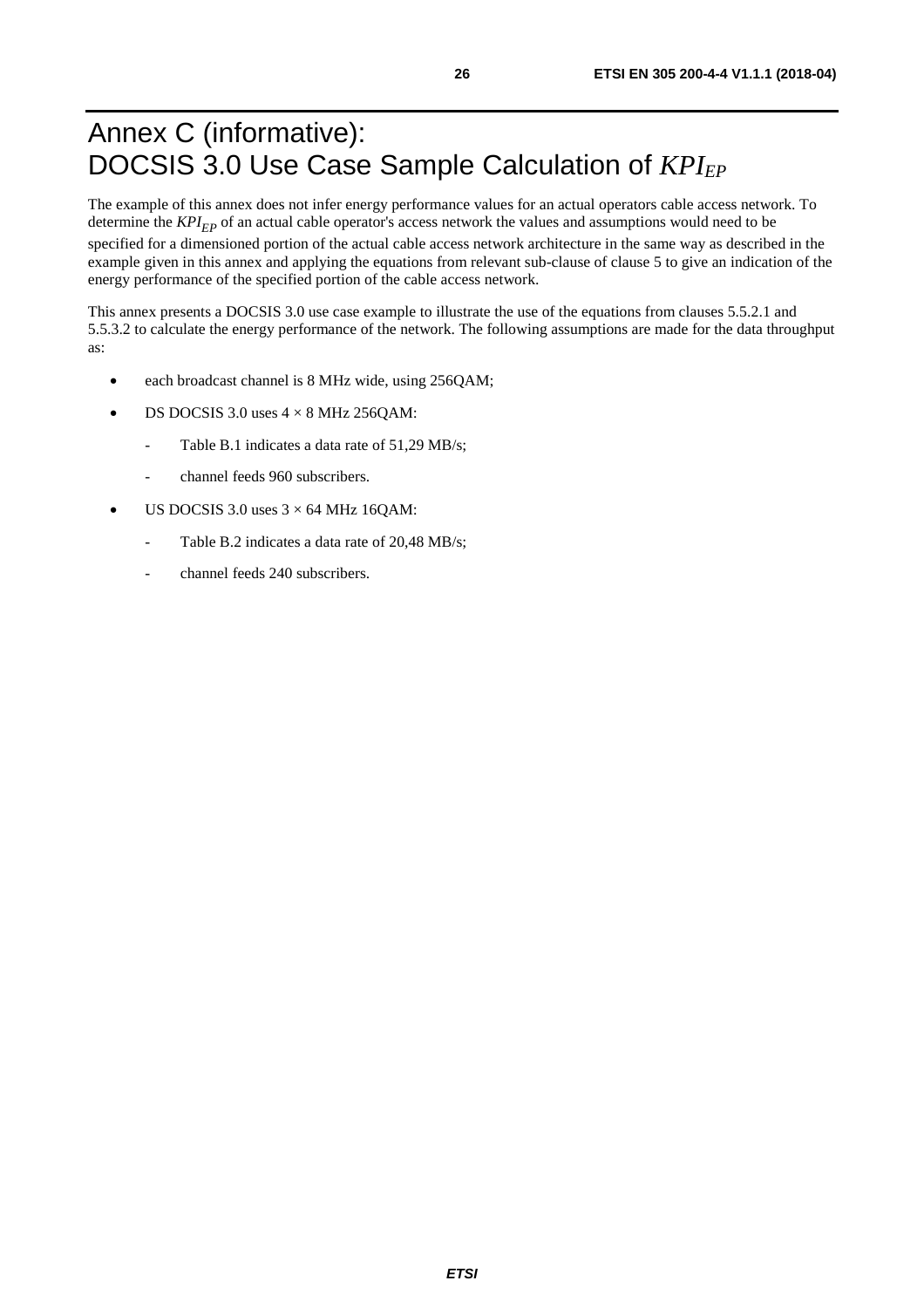<span id="page-26-0"></span>Table C.1 provides an example of calculations based on the data volume assumptions listed above.

| <b>Energy consumption parameters</b><br>(see clause 5.5.2)                                                                                                           |         | Data volume parameters<br>(see clause 5.5.3)                                                                             |                                 |  |
|----------------------------------------------------------------------------------------------------------------------------------------------------------------------|---------|--------------------------------------------------------------------------------------------------------------------------|---------------------------------|--|
| $C_{CMTS}$                                                                                                                                                           | 5 0 0 0 | bpB                                                                                                                      | 8                               |  |
|                                                                                                                                                                      | 15 000  | $BR$ CHDS                                                                                                                | 51,3 MB/s                       |  |
|                                                                                                                                                                      | 250     | BR <sub>CHUS</sub>                                                                                                       | 20,48 Mb/s                      |  |
|                                                                                                                                                                      | 240     | $\mathit{BR}_{\mathit{ANA}}$                                                                                             | 5,13 Mb/s                       |  |
| $\frac{C_{FAC}}{C_{FSC}}$ $\frac{C_{FX}}{C_{TX}}$ $\frac{C_{TX}}{C_{MTS}}$                                                                                           | 960     | BR <sub>HD</sub>                                                                                                         | 12,82 Mb/s                      |  |
|                                                                                                                                                                      | 1 000 W | BR $_{\rm SD}$                                                                                                           | 5,13 Mb/s                       |  |
| $P_{EQAM}$                                                                                                                                                           | 1 500 W | $c_{\scriptscriptstyle\mathit{DS}}^{}$                                                                                   | 960                             |  |
| $P_{PS}$                                                                                                                                                             | 1 271 W | $c_{\rm \nu s}^{}$                                                                                                       | 240                             |  |
| $P_{\mathit{RX}}$                                                                                                                                                    | 12 W    | $k_{D\text{S}}$                                                                                                          | 0,25                            |  |
| $P_{TX}$                                                                                                                                                             | 16W     | $k_{US}$                                                                                                                 | 0,75                            |  |
|                                                                                                                                                                      |         | $N_{CHDS}$                                                                                                               | 4                               |  |
|                                                                                                                                                                      |         | $N_{CHUSS}$                                                                                                              | 3                               |  |
|                                                                                                                                                                      |         | $t_{\mathcal{A} \mathcal{N} \mathcal{A}}$                                                                                | 10                              |  |
| $P_{\text{HENU}} = \frac{1000}{5000} + \frac{1500}{15000} + \frac{12}{240} + \frac{16}{960} = 0,37 \text{ W} \; ,$<br>$P_{PSNU} = \frac{1271}{250} = 5,08 \text{ W}$ |         | $t_{HD}$                                                                                                                 | 103                             |  |
|                                                                                                                                                                      |         | $t_{SD}$                                                                                                                 | 31                              |  |
|                                                                                                                                                                      |         | $D_{BCEFF} = \frac{((5,13\times31)+(12,82\times103)+(5,13\times10))}{8} \times \frac{3600}{1440} = 478,37 \text{ MB/h},$ |                                 |  |
|                                                                                                                                                                      |         | $D_{DS} = \frac{0.75 \times 4 \times 51.29}{8 \times 960} \times 3600 = 72,13 \text{ MB/h},$                             |                                 |  |
| and                                                                                                                                                                  |         | $D_{US} = \frac{0,25 \times 3 \times 20,48}{8 \times 240} \times 3600 = 28,8 \text{ MB/h} ,$                             |                                 |  |
| $KPI$ <sub>EC.NU</sub> = 0,00545 W                                                                                                                                   |         | and                                                                                                                      |                                 |  |
|                                                                                                                                                                      |         |                                                                                                                          | $D_{NII} = 579.30 \text{ MB/h}$ |  |
| $KPI_{EP} = \frac{579,28}{9,00545} = 106,290 \text{ MB/kWh}$                                                                                                         |         |                                                                                                                          |                                 |  |

Table C.1: Example of DOCSIS 3.0 calculation of  $KPI_{EP}$